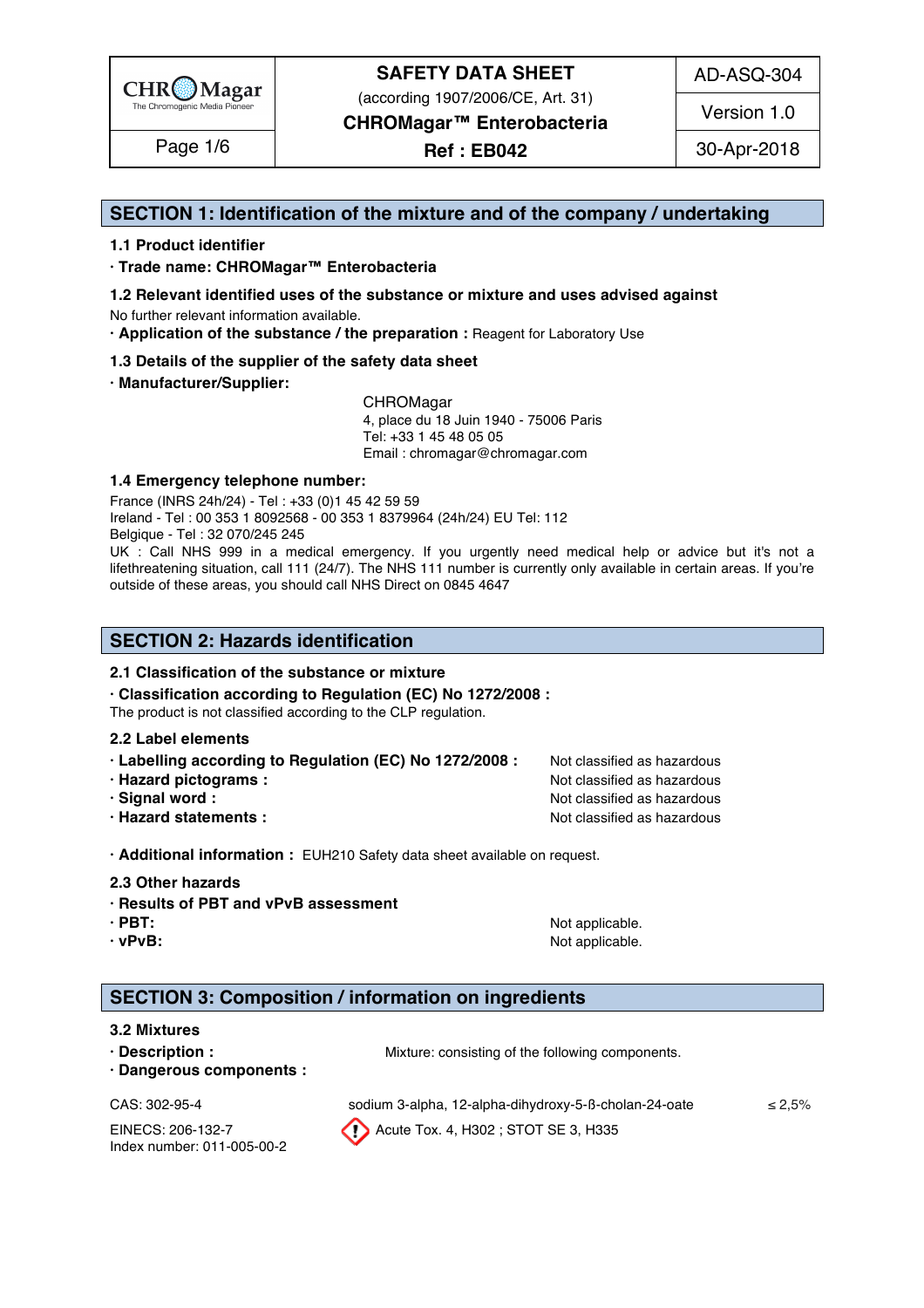

(according 1907/2006/CE, Art. 31)

AD-ASQ-304

**CHROMagar™ Enterobacteria Ref : EB042**

Version 1.0

Page 2/6 2018 **Ref: EB042** 30-Apr-2018

**· SVHC :** No 45

**· Additional information :** For the wording of the listed risk phrases, refer to section 16. 46

# **SECTION 4: First aid measures** 49

| 4.1 Description of first aid measures |                                                                                                                                                                                                                                            |
|---------------------------------------|--------------------------------------------------------------------------------------------------------------------------------------------------------------------------------------------------------------------------------------------|
| · General information :               | Position and transport stably in side position.<br>In case of irregular breathing or respiratory arrest provide artificial<br>respiration                                                                                                  |
| · After excessive inhalation :        | Provide fresh air; consult a doctor in case of medical complaints.                                                                                                                                                                         |
| · After skin contact:                 | Generally the product does not irritate the skin.<br>In the event of irritation, to withdraw soiled clothing, to wash the parts<br>reached with soapy water, to rinse with large water.<br>If skin irritation continues, consult a doctor. |
| · After eye contact :                 | Rinse opened eye for several minutes under running water.                                                                                                                                                                                  |
| · After swallowing:                   | Do not induce vomiting; call for medical help immediately.                                                                                                                                                                                 |

#### **4.2 Most important symptoms and effects, both acute and delayed :** 61

No further relevant information available. 62

**4.3 Indication of any immediate medical attention and special treatment needed :** 63

No further relevant information available. 64

### **SECTION 5: Firefighting measures**

#### **5.1 Suitable extinguishing agents:** 68

CO2, powder or water spray. Fight larger fires with water spray or alcohol resistant foam.

**5.2 Special hazards arising from the substance or mixture :** No further relevant information available. 70

#### **5.3 Advice for firefighters** 71

**· Protective equipment :** No special measures required. 72

### **SECTION 6: Accidental release measures**

#### **6.1 Personal precautions, protective equipment and emergency procedures :** 76

No special measures required. Avoid formation of dust.

#### **6.2 Environmental precautions :** 78

Do not allow product to reach sewage system or any water course. Inform respective authorities in case of seepage into water course or sewage system. Do not allow the product to enter sewers/ surface water or ground water.

#### **6.3 Methods and material for containment and cleaning up : Pick up mechanically.**

#### **6.4 Reference to other sections :** 83

See Section 7 for information on safe handling. See Section 8 for information on personal protective equipment.<br>See Section 13 for disposal information. See Section 13 for disposal information. 86 and 20 kg and 20 kg and 20 kg and 20 kg and 20 kg and 20 kg and 20 kg and 20 kg and 20 kg and 20 kg and 20 kg and 20 kg and 20 kg and 20 kg and 20 kg and 20 kg and 20 kg and 20 k

# **SECTION 7: Handling and storage**

**7.1 Precautions for safe handling : Keep away from heat and direct sunlight** 90.

Thorough dedusting.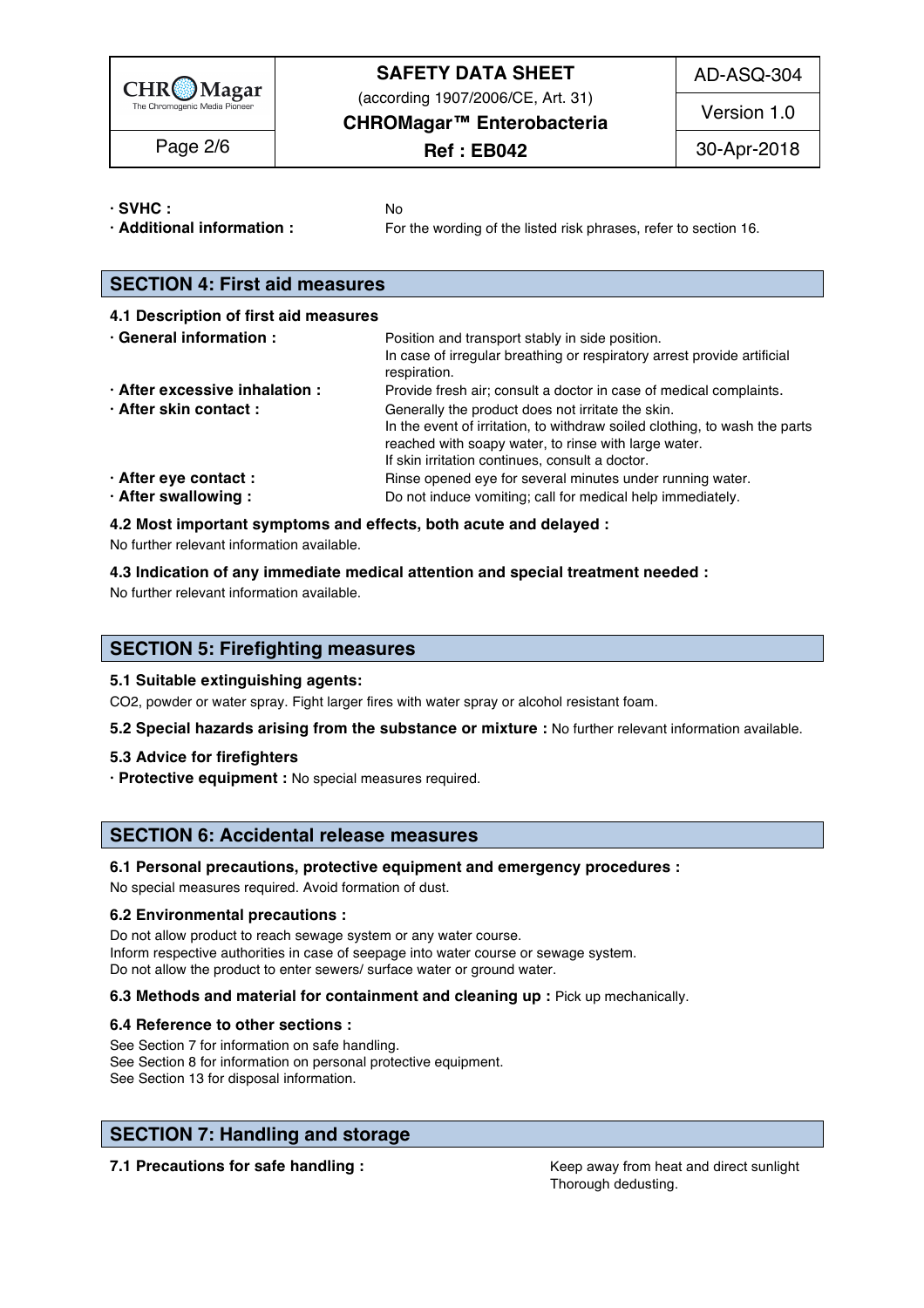

(according 1907/2006/CE, Art. 31)

AD-ASQ-304

Version 1.0

**CHROMagar™ Enterobacteria Ref : EB042**

Page 3/6 2018 **Ref: EB042** 30-Apr-2018

**· Information about fire - and explosion protection:** No special measures required. **7.2 Conditions for safe storage, including any incompatibilities :** 93 **· Storage :** 94 **· Requirements to be met by storerooms and receptacles :** Store away from light and moisture. 95 No special requirements. **· Information about storage in one common storage facility :** Not required. 97 **· Further information about storage conditions : Store in cool, dry conditions in well sealed** receptacles. **999** and 2009 and 2009 and 2009 and 2009 and 2009 and 2009 and 2009 and 2009 and 2009 and 2009 and **· Recommended storage temperature :** 15-30°C **7.3 Specific end use(s) : No further relevant information available.** 1011 **No further relevant information available.** 

# **SECTION 8: Exposure controls / personal protection**

**· Additional information about design of technical facilities :** No further data; see section 7. 106

### **8.1 Control parameters** 107

### **· Ingredients with limit values that require monitoring at the workplace :** 108

The product does not contain any signifiant quantities of materials with critical values that have to be monitored at the workplace. the workplace. The matrix of the control of the control of the control of the control of the control of the control of the control of the control of the control of the control of the control of the control of the control o

#### **· Additional information :** 111

The most current valid lists have been used as a basis for the production of this document.

#### **8.2 Exposure controls** 113

#### **· Personal protective equipment :** 114

#### **· General protective and hygienic measures :** 115

The usual precautionary measures are to be adhered to when handling chemicals.

**Respiratory protection :** In case of brief exposure or low pollution use respiratory filter device. In case of intensive or longer exposure use self-contained respiratory protective device.



**Protection of hands :** Protective gloves.

EN374 gloves for chemicals.



**Gloves material :** Butyl rubber, BR.

**Eye protection :** Safety glasses.



**Body protection :**



Protective work clothing.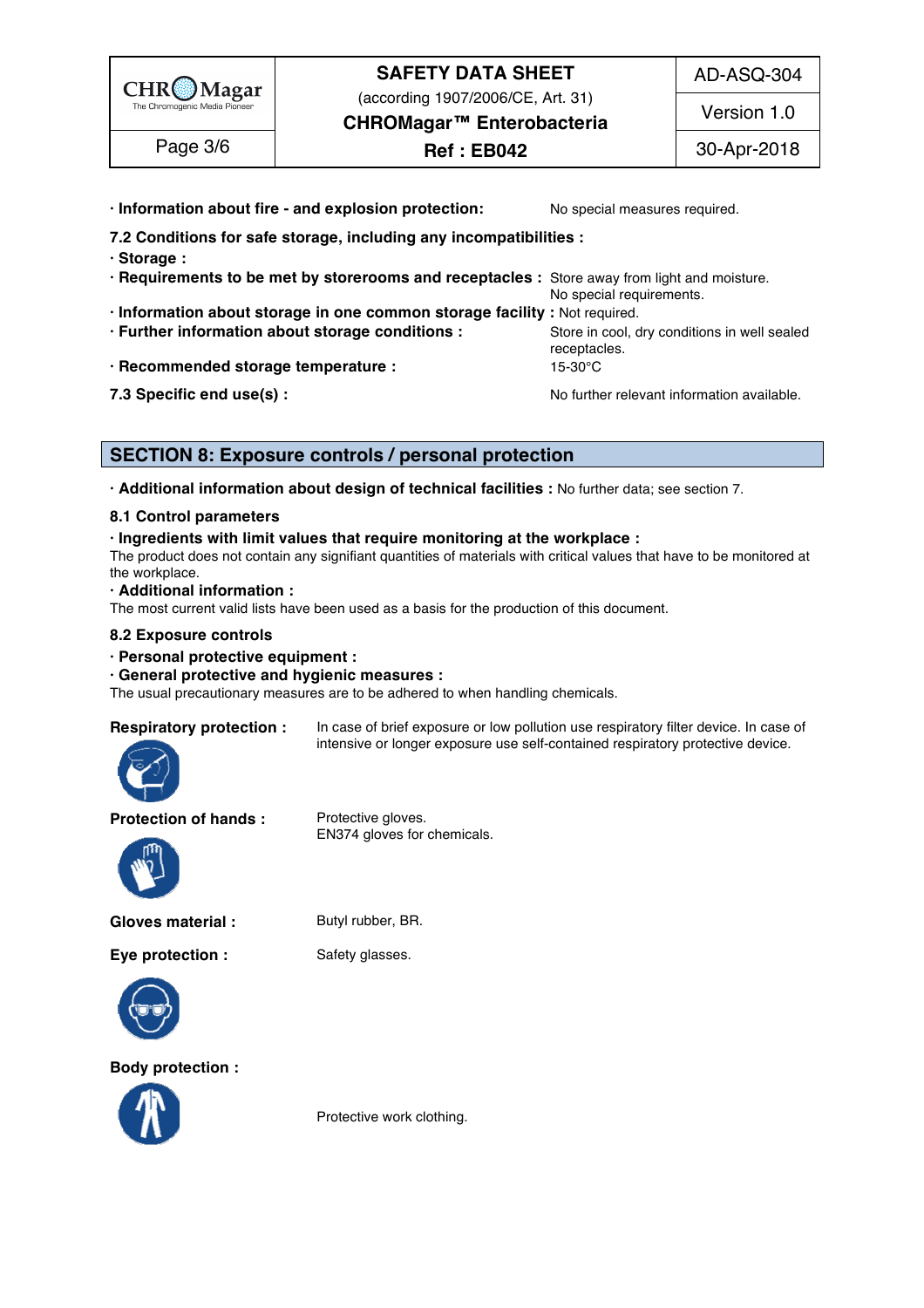

(according 1907/2006/CE, Art. 31)

**CHROMagar™ Enterobacteria** 

# Page 4/6 | **Ref : EB042** 30-Apr-2018

AD-ASQ-304

Version 1.0

| ----<br><b>SECTION 9: Phy</b><br>al and chemical properties<br>$\mathbf{w}$ . The state<br>$\overline{ }$ . FilySical |  |  |  |  |  |
|-----------------------------------------------------------------------------------------------------------------------|--|--|--|--|--|
|-----------------------------------------------------------------------------------------------------------------------|--|--|--|--|--|

**9.1 Information on basic physical and chemical properties** 

| <b>General Information</b>                                                    |                                               |  |
|-------------------------------------------------------------------------------|-----------------------------------------------|--|
| · Appearance :                                                                |                                               |  |
| Form:                                                                         | Powder                                        |  |
| Colour:                                                                       | Beige                                         |  |
| $\cdot$ Odour :                                                               | Characteristic                                |  |
| · Odour threshold:                                                            | Not determined.                               |  |
| · pH-value :                                                                  | Not applicable.                               |  |
| Change in condition                                                           |                                               |  |
| <b>Melting point/Melting range:</b>                                           | Undetermined.                                 |  |
| <b>Boiling point/Boiling range:</b>                                           | Undetermined.                                 |  |
| · Flash point :                                                               | Not applicable.                               |  |
| · Flammability (solid, gaseous) :                                             | Not determined.                               |  |
| · Ignition temperature:                                                       | Not applicable.                               |  |
| · Decomposition temperature:                                                  | Not determined.                               |  |
| · Self-igniting:                                                              | Product is not self igniting.                 |  |
| · Danger of explosion :                                                       | Product does not present an explosion hazard. |  |
| · Explosion limits :                                                          |                                               |  |
| <b>Lower:</b>                                                                 | Not determined.                               |  |
| Upper:                                                                        | Not determined.                               |  |
| · Vapour pressure :                                                           | Not applicable.                               |  |
| · Density at 20°C:                                                            | $0.5 +/- 0.1$ g/cm <sup>3</sup>               |  |
| · Relative density:                                                           | Not determined.                               |  |
| · Vapour density:                                                             | Not applicable.                               |  |
| · Evaporation rate :                                                          | Not applicable.                               |  |
| · Solubility in / Miscibility with water :                                    | Partly soluble.                               |  |
| · Segregation coefficient (n-octanol/water) : Not determined.<br>· Viscosity: |                                               |  |
| Dynamic:                                                                      | Not applicable.                               |  |
| Kinematic:                                                                    | Not applicable.                               |  |
| 9.2 Other information :                                                       | No further relevant information available.    |  |

# **SECTION 10: Stability and reactivity**

| 10.1 Reactivity:                                                                   | No further relevant information available.       |
|------------------------------------------------------------------------------------|--------------------------------------------------|
| 10.2 Chemical stability :                                                          |                                                  |
| · Thermal decomposition / conditions to be avoided :                               | No decomposition if used and stored according to |
|                                                                                    | specifications.                                  |
| 10.3 Possibility of hazardous reactions :                                          | No dangerous reactions known.                    |
| 10.4 Conditions to avoid :                                                         | No further relevant information available.       |
| 10.5 Incompatible materials :                                                      | No further relevant information available.       |
| 10.6 Hazardous decomposition products : No dangerous decomposition products known. |                                                  |
|                                                                                    |                                                  |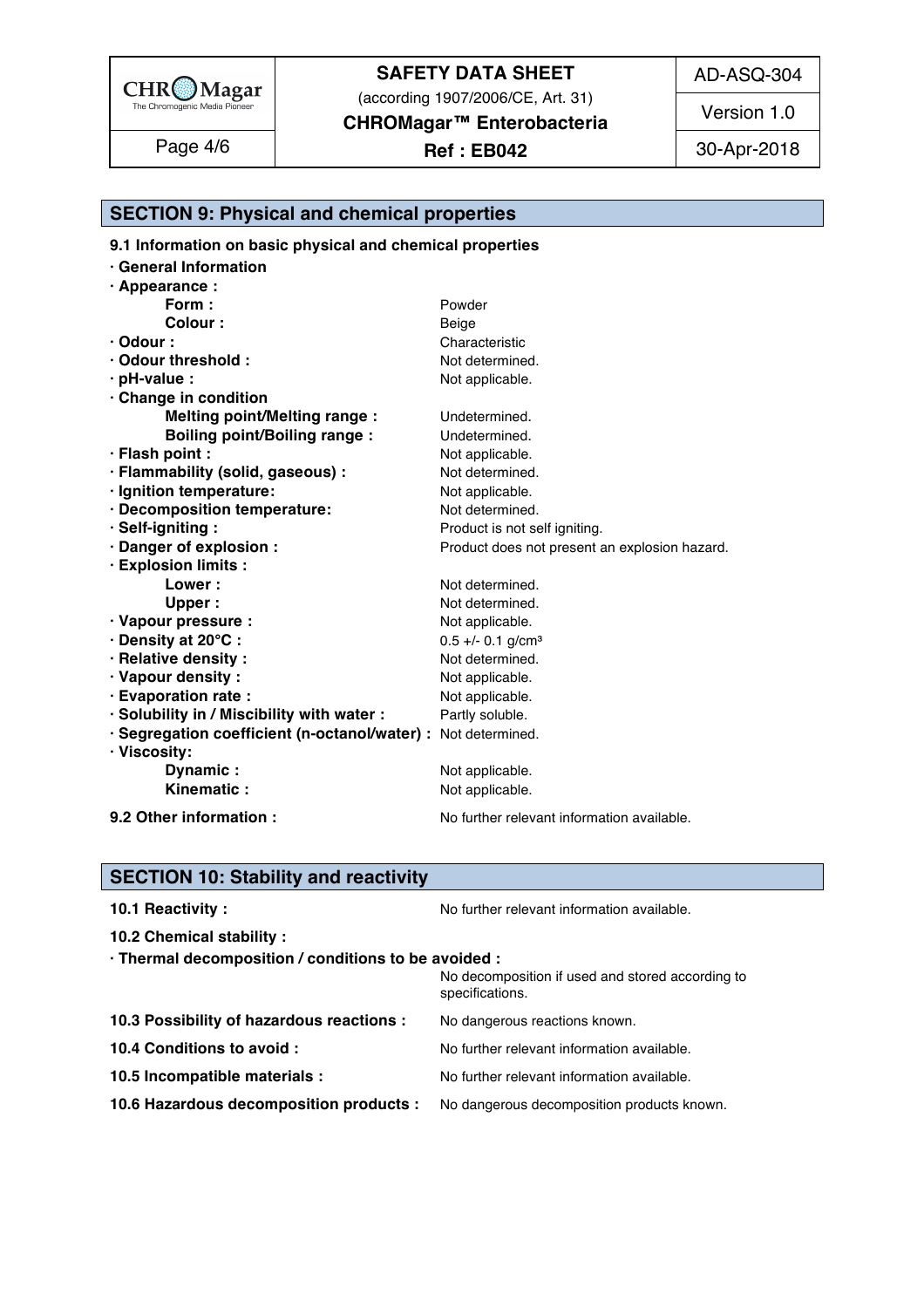

(according 1907/2006/CE, Art. 31)

**CHROMagar™ Enterobacteria** 

**Ref : EB042** Page 5/6 | Ref: EB042 | 30-Apr-2018

AD-ASQ-304

Version 1.0

# **SECTION 11: Toxicological information**

#### **11.1 Information on toxicological effects** 171

- 
- **· Acute toxicity : Based on available data, the classification criteria are not met.**  $\cdot$  LD/LC50 values relevant for classification:

| CAS: 302-95-4 | sodium 3-alpha,12-alpha-dihydroxy-5-B-cholan-24-oate |  |
|---------------|------------------------------------------------------|--|
|               | LD50 500 mg/kg (ATE)                                 |  |

- 
- **· Primary irritant effect :** 177 **• On the skin : blue in a state of a state of available data, the classification criteria are not met.**
- **On the eyes : blue and the eyes : Based on available data, the classification criteria are not met.**
- **· Respiratory or skin sensitisation :** Based on available data, the classification criteria are not met. 180
- **· CMR effects (carcinogenity, mutagenicity and toxicity for reproduction) :** 181
- **· Germ cell mutagenicity :** Based on available data, the classification criteria are not met. **· Carcinogenicity** : Based on available data, the classification criteria are not met. **· Reproductive toxicity :** Based on available data, the classification criteria are not met. **· STOT-single exposure :** Based on available data, the classification criteria are not met. **· STOT-repeated exposure :** Based on available data, the classification criteria are not met. **· Aspiration hazard :** Based on available data, the classification criteria are not met.

# **SECTION 12: Ecological information**

#### **12.1 Toxicity** 191

| · Aquatic toxicity:                  | No further relevant information available. |
|--------------------------------------|--------------------------------------------|
| 12.2 Persistence and degradability : | No further relevant information available. |
| 12.3 Bioaccumulative potential :     | No further relevant information available. |
| 12.4 Mobility in soil :              | No further relevant information available. |
| · Additional ecological information: |                                            |

**· General notes :** Water hazard class 1 (German Regulation) (Self assessment): slightly hazardous for 197 water. Do not allow undiluted product or large quantities of it to reach ground water,  $\mathsf w$ ater course or sewage system.  $\blacksquare$ 

### **SECTION 13: Disposal considerations**

**13.1 Waste treatment methods** 207 **· Recommendation : Must be specially treated according to official regulations. · Uncleaned packaging :** 209 **· Recommendation : Disposal must be made according to official regulations** 2100 **Recommendation** 2100 **P** 

# **SECTION 14: Transport information**

**14.1 UN-Number** 214

**· ADR, ADN, IMDG, IATA :** Not classified as hazardous for transport.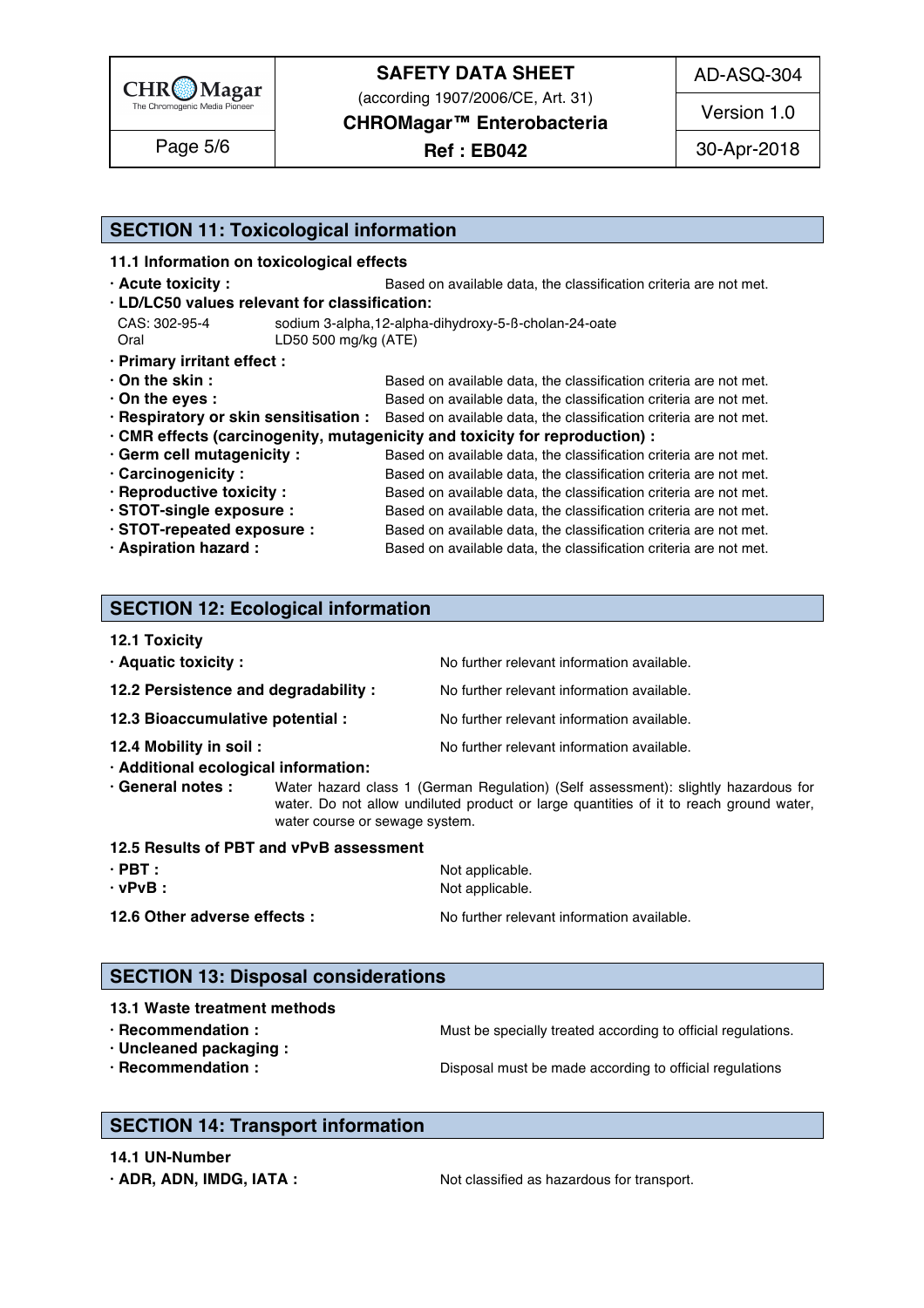

(according 1907/2006/CE, Art. 31)

AD-ASQ-304

**CHROMagar™ Enterobacteria** 

**Ref : EB042**

Version 1.0

| 14.2 UN proper shipping name<br>$\cdot$ ADR, ADN, IMDG, IATA :               | Not classified as hazardous for transport. |
|------------------------------------------------------------------------------|--------------------------------------------|
| 14.3 Transport hazard class(es)<br>· ADR, ADN, IMDG, IATA<br>$\cdot$ Class : | Not classified as hazardous for transport. |
| 14.4 Packing group<br>$\cdot$ ADR, IMDG, IATA :                              | Not classified as hazardous for transport. |
| 14.5 Environmental hazards :                                                 | Not applicable.                            |
| 14.6 Special precautions for user :                                          | Not applicable.                            |
| 14.7 Transport in bulk according to Annex II of Marpol and the IBC Code :    |                                            |
|                                                                              | Not annlicable                             |

Not applicable. 226 **· UN "Model Regulation":**  $\blacksquare$  Not classified as hazardous for transport.

# **SECTION 15: Regulatory information**

**15.1 Safety, health and environmental regulations/legislation specific for the mixture :** 231

**· Directive 2012/18/EU** 232

**· Named dangerous substances - ANNEX I :** None of the ingredients is listed. 233

**15.2 Chemical safety assessment :** A Chemical Safety Assessment has not been carried out.

# **SECTION 16: Other information** 2377 2377 2377 2378 2377 2378 2378 2379 2378 2379 2379 2379 2379 2379 2379 2379 237

This information is based on our present knowledge. However, this shall not constitute a guarantee for any specific product features and shall not establish a legally valid contractual relationship.

#### **· Relevant phrases :** 242

H302 Harmful if swallowed 243

H335 May cause respiratory irritation 244

#### **· Abbreviations and acronyms :** 245

ADR: Accord européen sur le transport des marchandises dangereuses par Route (European Agreement concerning the International Carriage of Dangerous Goods by Road) IMDG: International Maritime Code for Dangerous Goods<br>IATA: International Air Transport Association IATA: International Air Transport Association 249 GHS: Globally Harmonised System of Classification and Labelling of Chemicals EINECS: European Inventory of Existing Commercial Chemical Substances ELINCS: European List of Notified Chemical Substances CAS: Chemical Abstracts Service (division of the American Chemical Society) LC50: Lethal concentration, 50 percent LC50: Lethal concentration, 50 percent 2544 and 2544 and 2544 and 2544 and 2544 and 2544 and 2544 and 2544 and LD50: Lethal dose, 50 percent 2555 percent 2555 percent 2555 percent 2555 percent 2555 percent 2555 percent 25 PBT: Persistent, Bioaccumulative and Toxic 2566 Australian and Toxic 2566 Australian and Toxic 2566 Australian SVHC: Substances of Very High Concern 2577 Production 2577 Production 2577 Production 2577 Production 2577 Pro vPvB: very Persistent and very Bioaccumulative<br>Acute Tox. 4: Acute toxicity - Category 4 Acute Tox. 4: Acute toxicity – Category 4 259 STOT SE 3: Specific target organ toxicity (single exposure) - Category 3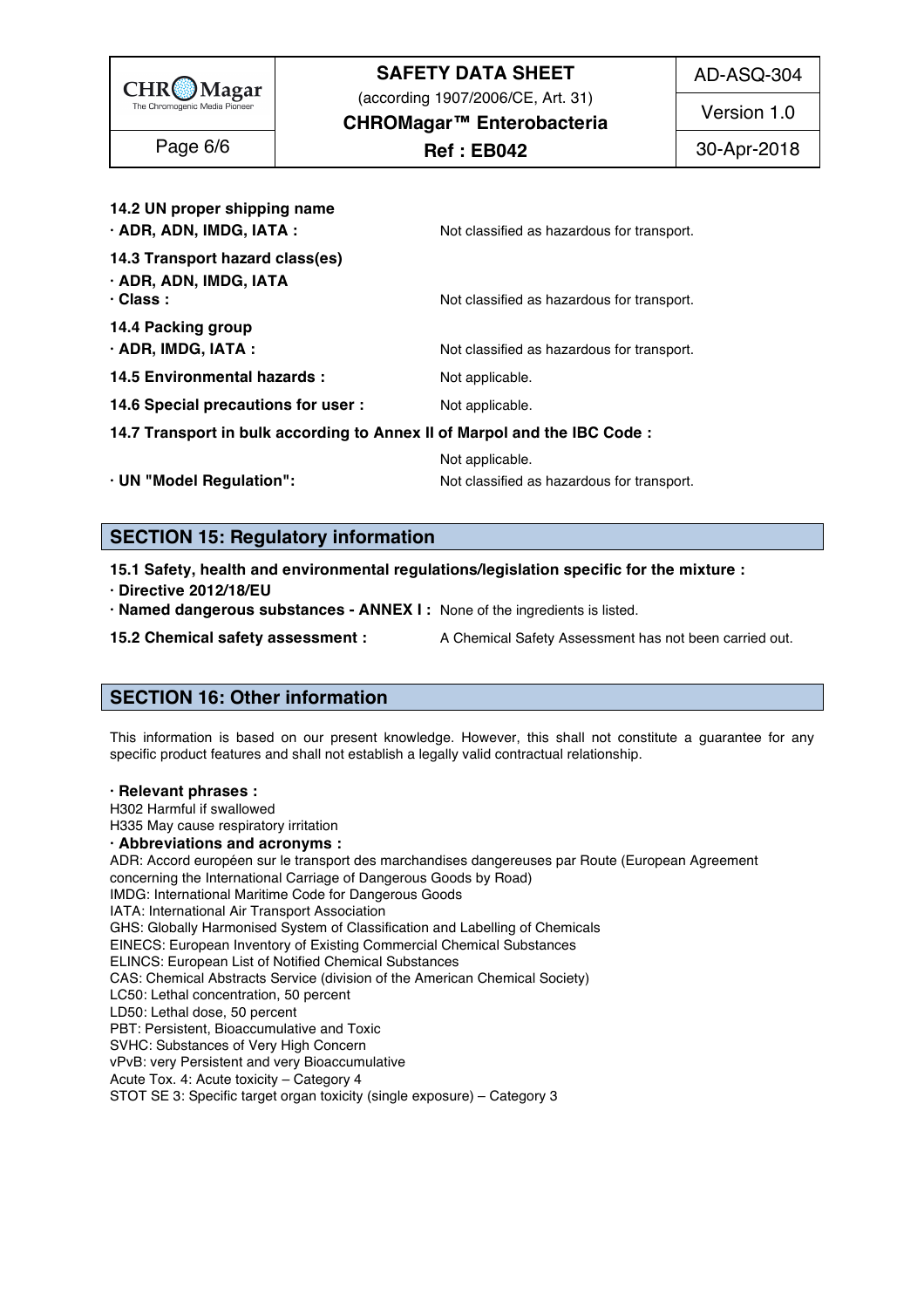

(according 1907/2006/CE, Art. 31)

AD-ASQ-308

Version 1.0

**CHROMagar™ Enterobacteria sup. S1** 

**Ref : TT100L** Page 1/6 03-Jul-2018

## **SECTION 1: Identification of the mixture and of the company / undertaking** 1

#### **1.1 Product identifier** 2

**· Trade name: CHROMagar™ Enterobacteria sup. S1** 3

- **1.2 Relevant identified uses of the substance or mixture and uses advised against** 4 No further relevant information available. 5
- **· Application of the substance / the preparation :** Reagent for Laboratory Use 6

#### **1.3 Details of the supplier of the safety data sheet** 7

**· Manufacturer/Supplier:** 8

CHROMagar 9 4, place du 18 Juin 1940 - 75006 Paris 10 Tel: +33 1 45 48 05 05 11 11 12 11 12 11 12 11 12 11 12 11 12 11 12 11 12 11 12 1 Email : chromagar@chromagar.com 12

#### **1.4 Emergency telephone number:** 13

France (ORFILA 24h/24) - Tel: +33 (0)1 45 42 59 59 Ireland - Tel: 00 353 1 8092568 - 00 353 1 8379964 (24h/24) EU Tel: 112 Belgique - Tel : 32 070/245 245 16 UK : 111 (NHS) / 0345 300 9923 (HSE) 17

# **SECTION 2: Hazards identification** 20

#### **2.1 Classification of the substance or mixture** 21

**· Classification according to Regulation (EC) No 1272/2008 :** 22

The product is not classified according to the CLP regulation.

#### **2.2 Label elements** 24

- **· Labelling according to Regulation (EC) No 1272/2008 : Not classified as hazardous**
- 
- 
- 

#### **2.3 Other hazards** 29

- **· Results of PBT and vPvB assessment** 30
- 
- 

**· Hazard pictograms :** Not classified as hazardous 26 and 26 and 26 and 26 and 26 and 26 and 26 and 26 and 26 and 26 and 26 and 26 and 26 and 26 and 26 and 26 and 26 and 26 and 26 and 26 and 26 and 26 and 26 and 26 and 26 **· Signal word :** Not classified as hazardous 27 and 27 and 27 and 27 and 27 and 27 and 27 and 27 and 27 and 27 and 27 and 27 and 27 and 27 and 27 and 27 and 27 and 27 and 27 and 27 and 27 and 27 and 27 and 27 and 27 and 2 **· Hazard statements :** Not classified as hazardous 28 and 28 and 28 and 28 and 28 and 28 and 28 and 28 and 28 and 28 and 28 and 28 and 28 and 28 and 28 and 28 and 28 and 28 and 28 and 28 and 28 and 28 and 28 and 28 and 28

**· PBT:**  $\blacksquare$  **PBT:**  $\blacksquare$  **PBT:**  $\blacksquare$  **PBT:**  $\blacksquare$   $\blacksquare$   $\blacksquare$   $\blacksquare$   $\blacksquare$   $\blacksquare$   $\blacksquare$   $\blacksquare$   $\blacksquare$   $\blacksquare$   $\blacksquare$   $\blacksquare$   $\blacksquare$   $\blacksquare$   $\blacksquare$   $\blacksquare$   $\blacksquare$   $\blacksquare$   $\blacksquare$   $\blacksquare$   $\blacksquare$   $\blacksquare$   $\blacksquare$   $\blacksquare$   $\bl$ **· vPvB:**  $\bullet$  **· Note** applicable. 322 *Note* **applicable.** 322 *Note* **applicable.** 322 *Note* **applicable. 322 <b>***Note* 322 *Note* 322 *Note* 322 *Note* 322 *Note* 322 *Note* 322 *Note* 322 *Note* 322

# **SECTION 3: Composition / information on ingredients**

#### **3.2 Mixtures** 36

| · Description :            | Mixture: consisting of the following components.                 |
|----------------------------|------------------------------------------------------------------|
| · Dangerous components :   | Not classified as hazardous                                      |
| $·$ SVHC :                 |                                                                  |
| · Additional information : | For the wording of the listed risk phrases, refer to section 16. |

# **SECTION 4: First aid measures** 43

#### **4.1 Description of first aid measures** 44

**· General information :** *Position and transport stably in side position.* **455 and the position of the position of the position of the position of the position of the position of the position of the position of the posit** In case of irregular breathing or respiratory arrest provide artificial respiration. And the state of the state of the state of the state of the state of the state of the state of the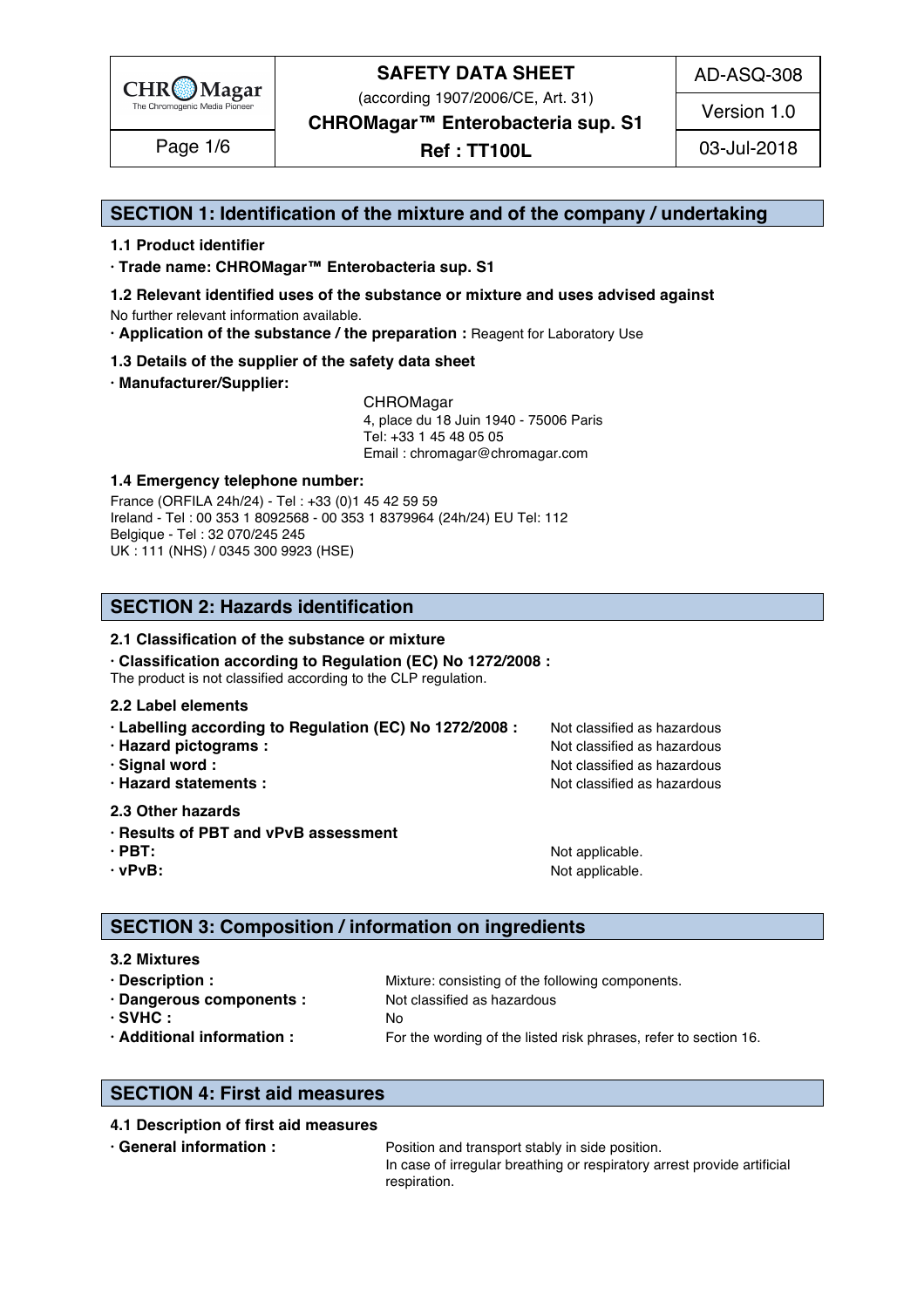

(according 1907/2006/CE, Art. 31)

AD-ASQ-308

**CHROMagar™ Enterobacteria sup. S1** 

**Ref : TT100L** Page 2/6 03-Jul-2018

Version 1.0

| · After excessive inhalation : | Provide fresh air; consult a doctor in case of medical complaints.         |
|--------------------------------|----------------------------------------------------------------------------|
| · After skin contact:          | Generally the product does not irritate the skin.                          |
|                                | In the event of irritation, to withdraw soiled clothing, to wash the parts |
|                                | reached with soapy water, to rinse with large water.                       |
|                                | If skin irritation continues, consult a doctor.                            |
| · After eye contact :          | Rinse opened eye for several minutes under running water.                  |
| · After swallowing:            | Do not induce vomiting; call for medical help immediately.                 |

### **4.2 Most important symptoms and effects, both acute and delayed :** 55

No further relevant information available. 56

**4.3 Indication of any immediate medical attention and special treatment needed :** 57

No further relevant information available. Superstanding the state of the state of the state of the state of the state of the state of the state of the state of the state of the state of the state of the state of the state

# **SECTION 5: Firefighting measures**

### **5.1 Suitable extinguishing agents:** 62

CO2, powder or water spray. Fight larger fires with water spray or alcohol resistant foam.

**5.2 Special hazards arising from the substance or mixture :** No further relevant information available. 64

#### **5.3 Advice for firefighters** 65

**· Protective equipment :** No special measures required. 66

# **SECTION 6: Accidental release measures**

#### **6.1 Personal precautions, protective equipment and emergency procedures :** 70

No special measures required. The contract of the contract of the contract of the contract of the contract of the contract of the contract of the contract of the contract of the contract of the contract of the contract of

#### **6.2 Environmental precautions :** 72

Do not allow product to reach sewage system or any water course. Dilute with plenty of water.

#### **6.3 Methods and material for containment and cleaning up :** 74

Absorb with liquid-binding material (sand, diatomite, acid binders, universal binders, sawdust).

#### **6.4 Reference to other sections :** 76

See Section 7 for information on safe handling. The set of the set of the set of the set of the set of the set of the set of the set of the set of the set of the set of the set of the set of the set of the set of the set o See Section 8 for information on personal protective equipment. See Section 13 for disposal information. The section of the section of the section of the section of the section of the section of the section of the section of the section of the section of the section of the section of t

### **SECTION 7: Handling and storage**

#### **7.2 Conditions for safe storage, including any incompatibilities :** 85

- **· Storage :** 86
- **· Requirements to be met by storerooms and receptacles :** Store away from light and moisture. 87
- **· Information about storage in one common storage facility :** Not required. 88
- **· Further information about storage conditions : Protect from frost.**
- **· Recommended storage temperature :** 2-8°C 90

- 
- **7.3 Specific end use(s) : No further relevant information available.** 913 Specific end use(s) :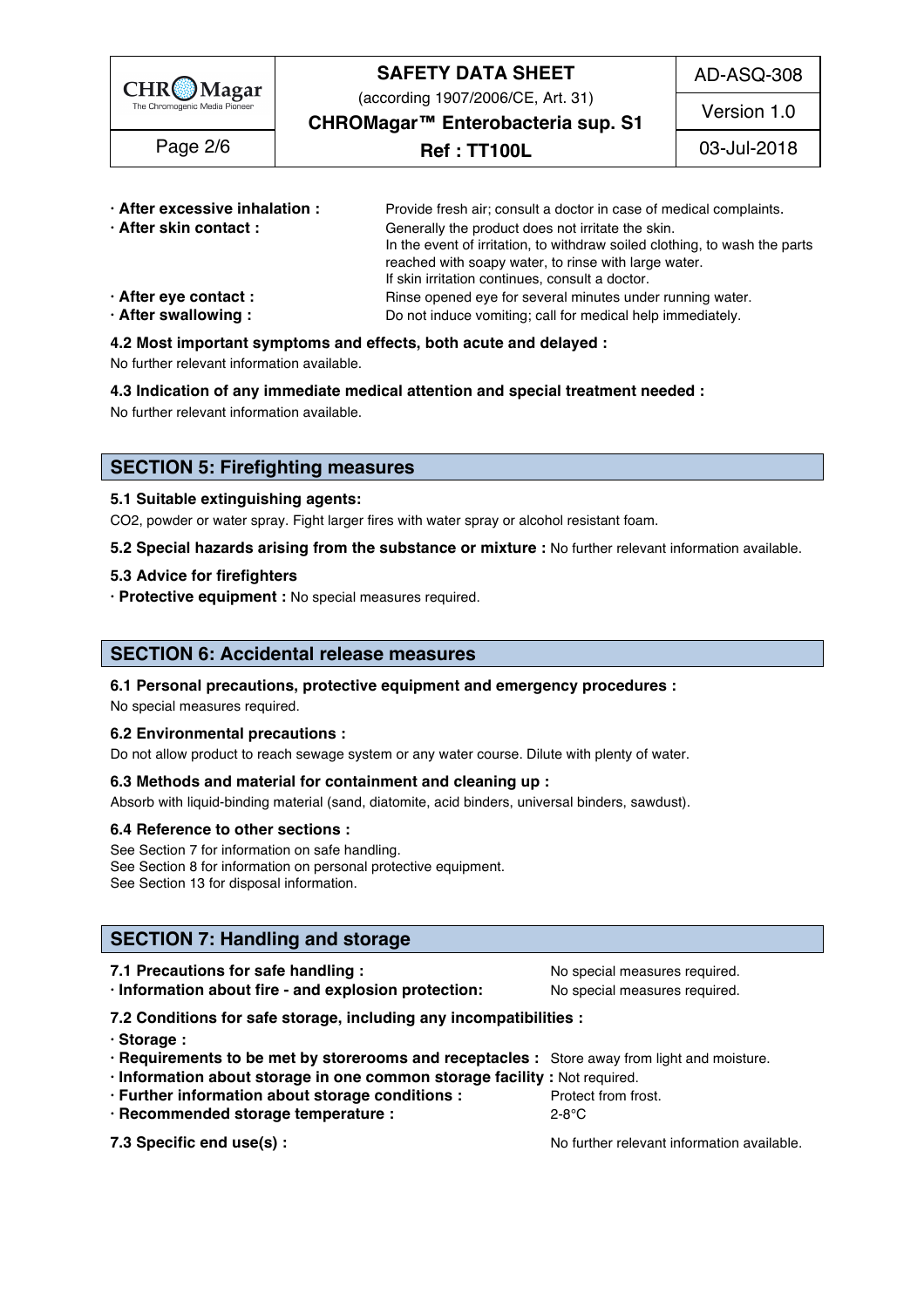

(according 1907/2006/CE, Art. 31)

**CHROMagar™ Enterobacteria sup. S1** 

AD-ASQ-308

Version 1.0

# **Ref : TT100L** Page 3/6 03-Jul-2018

# **SECTION 8: Exposure controls / personal protection**

**· Additional information about design of technical facilities :** No further data; see section 7. 95

#### **8.1 Control parameters** 96

#### **· Ingredients with limit values that require monitoring at the workplace :** 97

The product does not contain any signifiant quantities of materials with critical values that have to be monitored at the workplace. the workplace. 99

intensive or longer exposure use self-contained respiratory protective device.

**· Additional information :** 100

The most current valid lists have been used as a basis for the production of this document.

#### **8.2 Exposure controls** 102

**· Personal protective equipment :** 103

#### **· General protective and hygienic measures :** 104

The usual precautionary measures are to be adhered to when handling chemicals.

**Respiratory protection :** In case of brief exposure or low pollution use respiratory filter device. In case of



**Protection of hands :** Protective gloves.



**Gloves material :** Butyl rubber, BR. **Eye protection :** Safety glasses.



EN374 gloves for chemicals.



**Body protection :** Protective work clothing.



### **SECTION 9: Physical and chemical properties**

**9.1 Information on basic physical and chemical properties** 

- **· General Information** 111
- **· Appearance :** 112
- 
- 
- 
- 
- 
- **· Change in condition** 118 **Melting point/Melting range :** Not available. 11999 **11999 11999 11999 11999 11999 11999 1199 Boiling point/Boiling range :**  $\qquad \qquad$  Approximately that of water 1200 and 1200 and 1200 and 1200 and 1200 and 1200 and 1200 and 1200 and 1200 and 1200 and 1200 and 1200 and 1200 and 1200 and 1200 and 1200 and 1200 and
- 
- **Form : All and the Contract Contract Contract Contract Contract Contract Contract Contract Contract Contract Contract Contract Contract Contract Contract Contract Contract Contract Contract Contract Contract Contract Cont Colour :** Transparent and colourless 1144 and 2000 **Colour** 2144 **Colourles** 1144 **Colourles · Odour : Characteristic 115 and 215 and 215 and 215 and 215 and 215 and 215 and 215 and 215 and 215 and 215 and 215 and 215 and 215 and 215 and 215 and 215 and 215 and 215 and 215 and 215 and 215 and 215 and 215 and 21 • Odour threshold :** The Music of the Music of Not determined. 116 and 216 and 216 and 216 and 216 and 216 and 216 and 216 and 216 and 216 and 216 and 216 and 216 and 216 and 216 and 216 and 216 and 216 and 216 and 216 an **• pH-value :** The contract of the contract of the Not determined. 1177 and 2177 and 2177 and 2177 and 2177 and 2177 and 2177 and 2177 and 2177 and 2177 and 2177 and 2177 and 2177 and 2177 and 2177 and 2177 and 2177 and 21

**· Flash point :** The contract of the contract of the Not applicable. 1212 The contract of the contract of the contract of the contract of the contract of the contract of the contract of the contract of the contract of the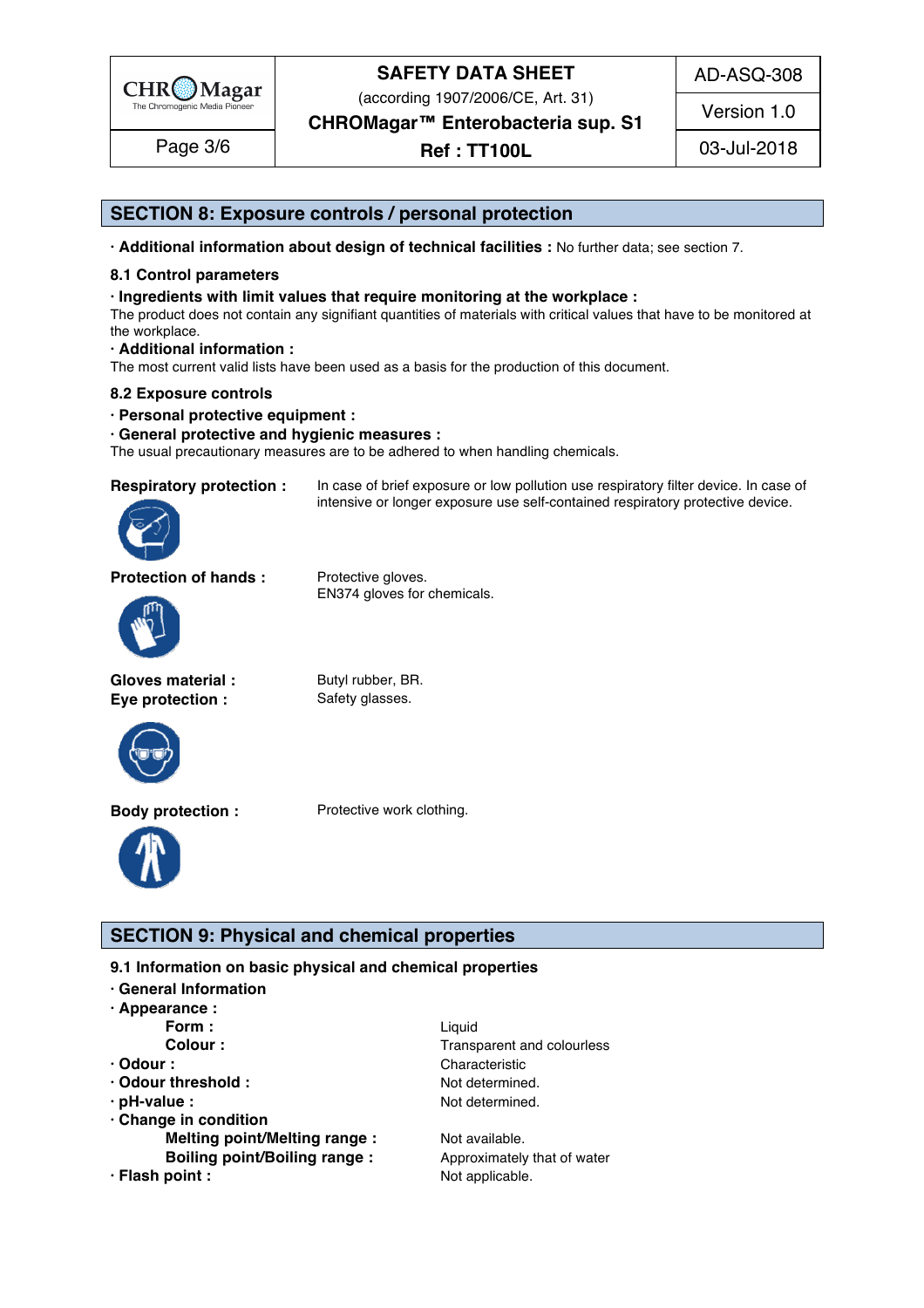

(according 1907/2006/CE, Art. 31)

AD-ASQ-308

Version 1.0

**CHROMagar™ Enterobacteria sup. S1** 

| Page 4/6 |  |
|----------|--|
|----------|--|

# **Ref : TT100L** Page 4/6 03-Jul-2018

| · Flammability (solid, gaseous) :                             | Not determined.                               |
|---------------------------------------------------------------|-----------------------------------------------|
|                                                               |                                               |
| · Ignition temperature:                                       | Not applicable.                               |
| · Decomposition temperature:                                  | Not determined.                               |
| · Self-igniting:                                              | Product is not self igniting.                 |
| · Danger of explosion :                                       | Product does not present an explosion hazard. |
| · Explosion limits :                                          |                                               |
| Lower:                                                        | Not determined.                               |
| Upper:                                                        | Not determined.                               |
| · Vapour pressure :                                           | Not determined.                               |
| · Density at 20°C:                                            | Approximately that of water                   |
| · Relative density :                                          | Not determined.                               |
|                                                               |                                               |
| · Vapour density:                                             | Not determined.                               |
| · Evaporation rate :                                          | Not determined.                               |
| · Solubility in / Miscibility with water :                    | Soluble in water.                             |
| · Segregation coefficient (n-octanol/water) : Not determined. |                                               |
| · Viscosity:                                                  |                                               |
| Dynamic:                                                      | Not determined.                               |
| Kinematic:                                                    | Not determined.                               |
|                                                               |                                               |
| 9.2 Other information :                                       | No further relevant information available.    |

# **SECTION 10: Stability and reactivity**

| 10.1 Reactivity: |  |
|------------------|--|
|                  |  |
|                  |  |

**10.1 Reactivity :** The Community of the Norther relevant information available.

| 10.2 Chemical stability:                                                           |                                                                                                                          |
|------------------------------------------------------------------------------------|--------------------------------------------------------------------------------------------------------------------------|
|                                                                                    | · Thermal decomposition / conditions to be avoided : No decomposition if used and stored according to<br>specifications. |
| 10.3 Possibility of hazardous reactions :                                          | No dangerous reactions known.                                                                                            |
| 10.4 Conditions to avoid :                                                         | No further relevant information available.                                                                               |
| 10.5 Incompatible materials :                                                      | No further relevant information available.                                                                               |
| 10.6 Hazardous decomposition products : No dangerous decomposition products known. |                                                                                                                          |

# **SECTION 11: Toxicological information**

#### **11.1 Information on toxicological effects**

| $\cdot$ Acute toxicity :    | Based on available data, the classification criteria are not met.                                       |  |  |
|-----------------------------|---------------------------------------------------------------------------------------------------------|--|--|
| · Primary irritant effect : |                                                                                                         |  |  |
| $\cdot$ On the skin :       | Based on available data, the classification criteria are not met.                                       |  |  |
| $\cdot$ On the eyes :       | Based on available data, the classification criteria are not met.                                       |  |  |
|                             | . Respiratory or skin sensitisation : Based on available data, the classification criteria are not met. |  |  |
|                             | · CMR effects (carcinogenity, mutagenicity and toxicity for reproduction) :                             |  |  |
| · Germ cell mutagenicity :  | Based on available data, the classification criteria are not met.                                       |  |  |
| · Reproductive toxicity :   | Based on available data, the classification criteria are not met.                                       |  |  |
| · STOT-single exposure :    | Based on available data, the classification criteria are not met.                                       |  |  |
| STOT-repeated exposure :    | Based on available data, the classification criteria are not met.                                       |  |  |
| · Aspiration hazard :       | Based on available data, the classification criteria are not met.                                       |  |  |
|                             |                                                                                                         |  |  |

**SECTION 12: Ecological information**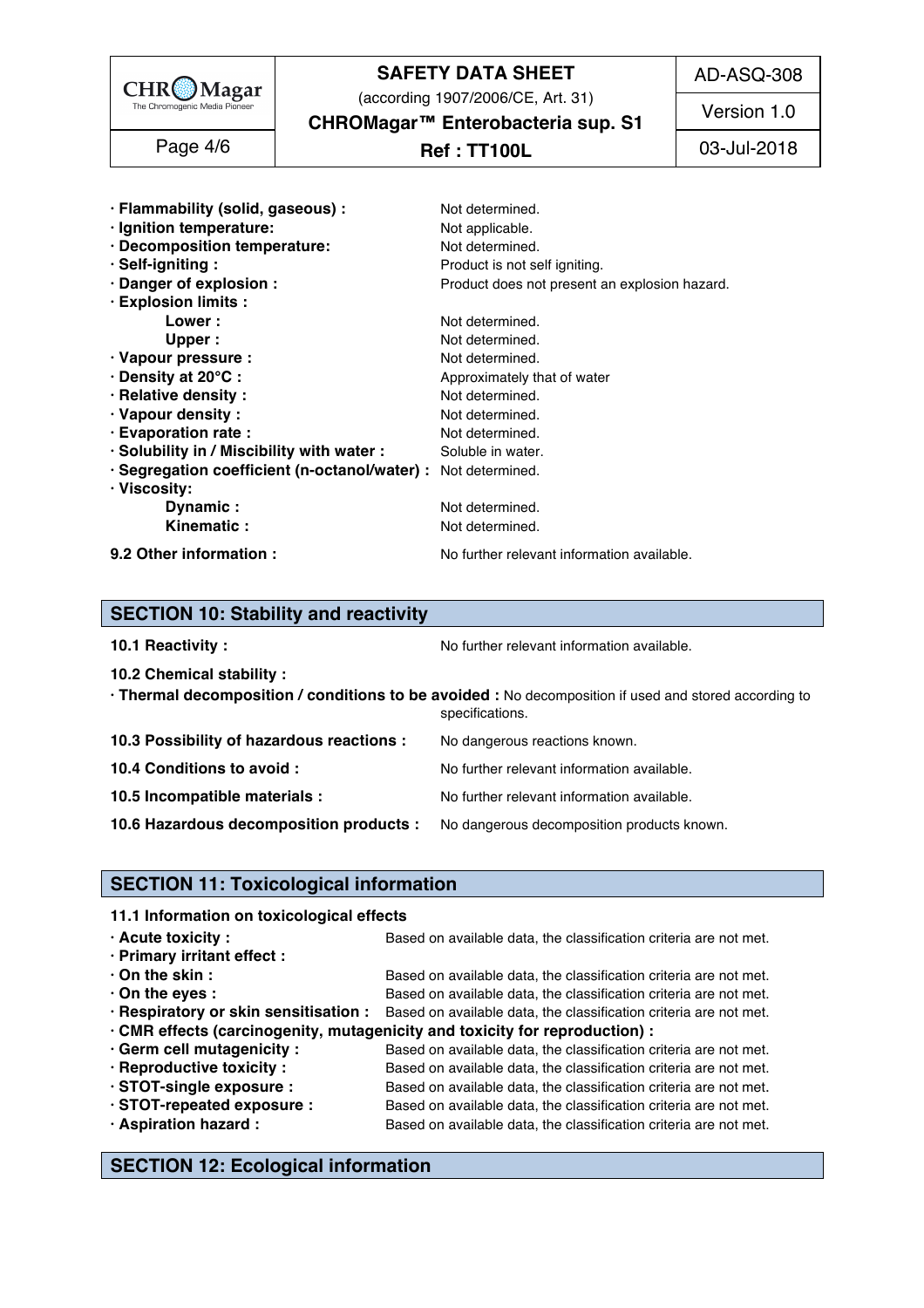

(according 1907/2006/CE, Art. 31)

AD-ASQ-308

Version 1.0

**CHROMagar™ Enterobacteria sup. S1** 

**Ref : TT100L** Page 5/6 03-Jul-2018

**12.1 Toxicity** 169

**· Aquatic toxicity : 170 COV COVER TO COVER THE REGISTION COVER TO A REGISTION CONTROLLER TO A REGISTION CONTROLLER TO A REGISTION CONTROLLER THE REGISTION OF A REGISTION CONTROLLER TO A REGISTION CONTROLLER TO A REGIST** 

**12.2 Persistence and degradability :** No further relevant information available.

- 
- **· Additional ecological information:** 174
- 

**12.3 Bioaccumulative potential :** No further relevant information available.

**12.4 Mobility in soil : No further relevant information available.** 173.4 Motor products and the set of the set of the set of the set of the set of the set of the set of the set of the set of the set of the set of the s

**· General notes : Water hazard class 1 (German Regulation)** 175 (Self-assessment) : slightly hazardous for water. Do not allow undiluted product or large quantities of it to reach ground water, water course or sewage system.

#### **12.5 Results of PBT and vPvB assessment**

**· PBT :** Not applicable. 180 **· vPvB :** Not applicable. 181

**12.6 Other adverse effects :** No further relevant information available.

# **SECTION 13: Disposal considerations**

- 
- **· Uncleaned packaging :** 188
- 

**· Recommendation : Must be specially treated according to official regulations.** 

**· Recommendation : Disposal must be made according to official regulations** 1899.

# **SECTION 14: Transport information**

| 14.2 UN proper shipping name<br>· ADR, ADN, IMDG, IATA :<br>Void<br>14.3 Transport hazard class(es)<br>· ADR, ADN, IMDG, IATA<br>$\cdot$ Class :<br>Void<br>14.4 Packing group<br>$\cdot$ ADR, IMDG, IATA :<br>Void<br>14.5 Environmental hazards :<br>Not applicable.<br>14.6 Special precautions for user :<br>Not applicable.<br>14.7 Transport in bulk according to Annex II of Marpol and the IBC Code :<br>Not applicable.<br>· UN "Model Regulation":<br>Void | 14.1 UN-Number<br>· ADR, ADN, IMDG, IATA : | Void |  |  |
|----------------------------------------------------------------------------------------------------------------------------------------------------------------------------------------------------------------------------------------------------------------------------------------------------------------------------------------------------------------------------------------------------------------------------------------------------------------------|--------------------------------------------|------|--|--|
|                                                                                                                                                                                                                                                                                                                                                                                                                                                                      |                                            |      |  |  |
|                                                                                                                                                                                                                                                                                                                                                                                                                                                                      |                                            |      |  |  |
|                                                                                                                                                                                                                                                                                                                                                                                                                                                                      |                                            |      |  |  |
|                                                                                                                                                                                                                                                                                                                                                                                                                                                                      |                                            |      |  |  |
|                                                                                                                                                                                                                                                                                                                                                                                                                                                                      |                                            |      |  |  |
|                                                                                                                                                                                                                                                                                                                                                                                                                                                                      |                                            |      |  |  |
|                                                                                                                                                                                                                                                                                                                                                                                                                                                                      |                                            |      |  |  |

# **SECTION 15: Regulatory information**

**15.1 Safety, health and environmental regulations/legislation specific for the mixture :** 210

**· Directive 2012/18/EU** 211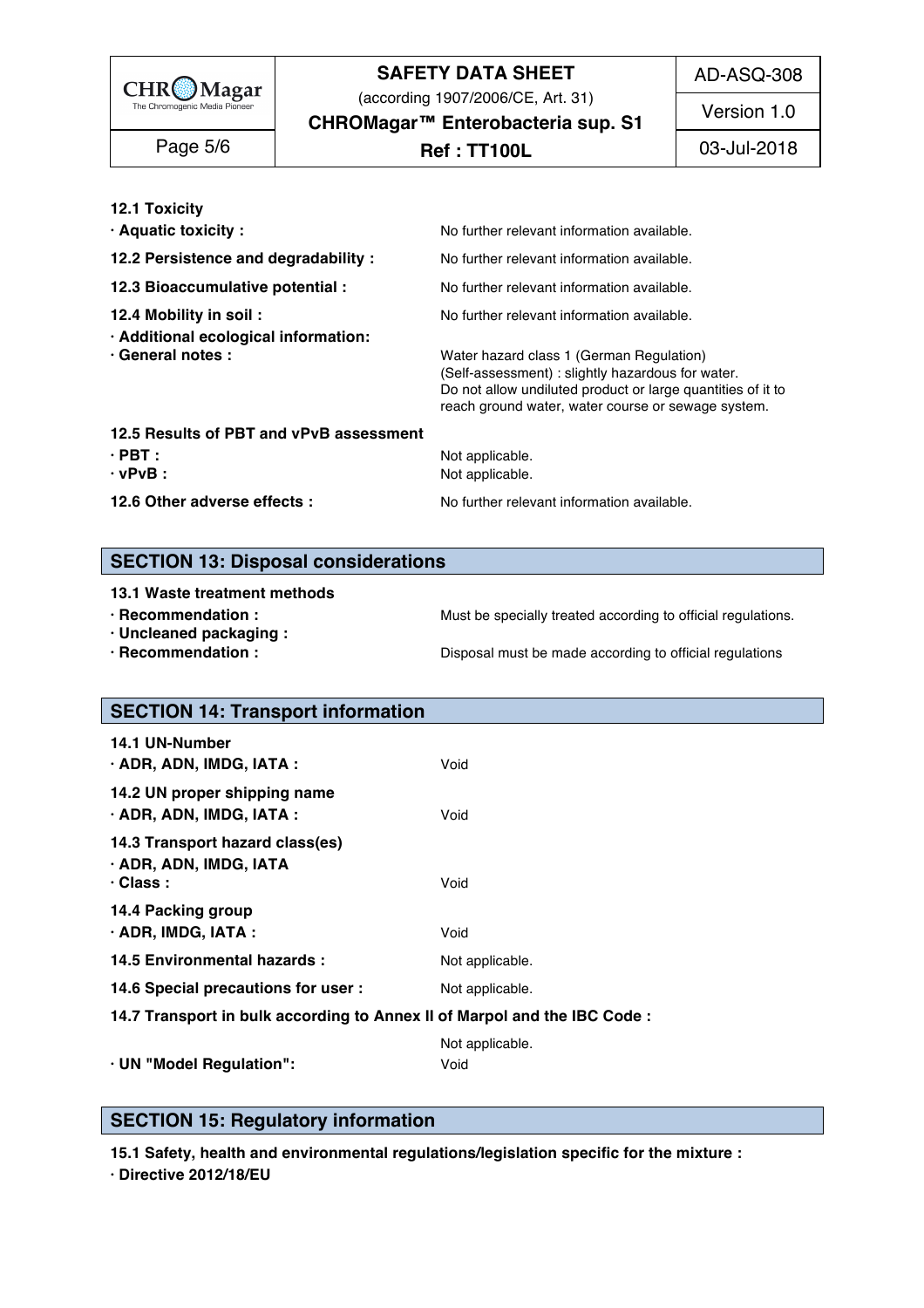

(according 1907/2006/CE, Art. 31)

AD-ASQ-308

Version 1.0

**CHROMagar™ Enterobacteria sup. S1** 

Page 6/6 | **Ref : TT100L** | 03-Jul-2018

**· Named dangerous substances - ANNEX I :** None of the ingredients is listed. 212

**15.2 Chemical safety assessment :** A Chemical Safety Assessment has not been carried out.

# **SECTION 16: Other information** 216

This information is based on our present knowledge. However, this shall not constitute a guarantee for any specific product features and shall not establish a legally valid contractual relationship. All products may present unknown hazards and should be used with caution. This item is for professional use only. 221

#### **· Abbreviations and acronyms :** 223

ADR: Accord européen sur le transport des marchandises dangereuses par Route (European Agreement concerning the concerning the  $2255$   $\pm$   $225$   $\pm$   $225$   $\pm$   $225$   $\pm$   $225$   $\pm$   $225$   $\pm$   $225$   $\pm$   $225$   $\pm$   $225$   $\pm$   $225$   $\pm$   $225$   $\pm$   $225$   $\pm$   $225$   $\pm$   $225$   $\pm$   $225$   $\pm$   $225$   $\pm$   $225$   $\pm$   $225$   $\pm$   $225$  International Carriage of Dangerous Goods by Road)

IMDG: International Maritime Code for Dangerous Goods

IATA: International Air Transport Association

GHS: Globally Harmonised System of Classification and Labelling of Chemicals

EINECS: European Inventory of Existing Commercial Chemical Substances

ELINCS: European List of Notified Chemical Substances

CAS: Chemical Abstracts Service (division of the American Chemical Society)

PBT: Persistent, Bioaccumulative and Toxic 2333 AM and 2333 AM and 2333 AM and 2333 AM and 2333 AM and 2333 AM

SVHC: Substances of Very High Concern 2344 Processes 2344 Processes 2344 Processes 2344 Processes 2344 Processes vPvB: very Persistent and very Bioaccumulative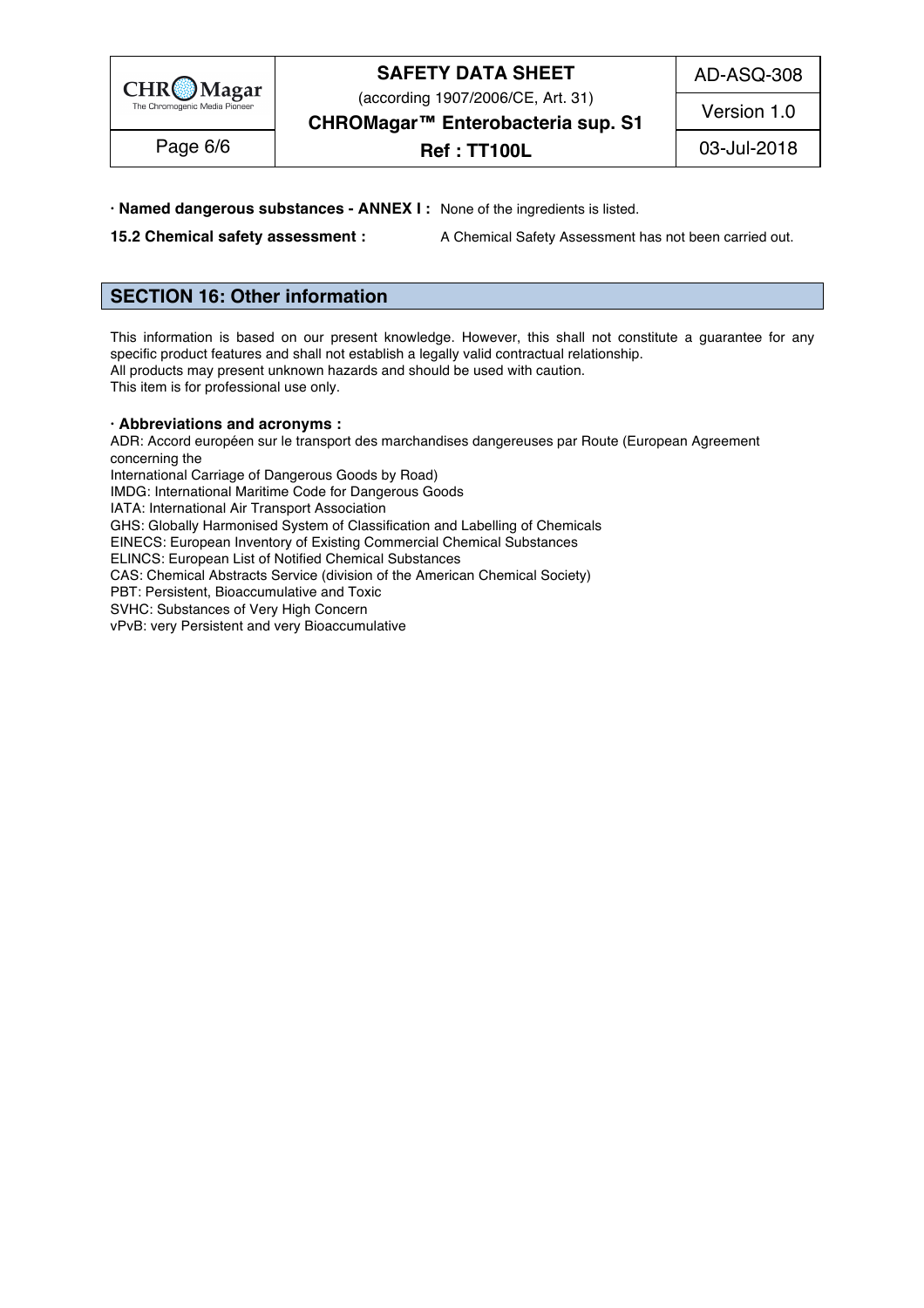

(according 1907/2006/CE, Art. 31)

AD-ASQ-309

Version 1.0

**CHROMagar™ Enterobacteria sup. S2**

**Ref : CV702** Page 1/7 04-Jul-2018

# **SECTION 1: Identification of the mixture and of the company / undertaking** 1

#### **1.1 Product identifier** 2

**· Trade name : CHROMagar™ Enterobacteria sup. S2** 3

- **1.2 Relevant identified uses of the substance or mixture and uses advised against** 4 No further relevant information available. 5
- **· Application of the substance / the preparation :** Reagent for Laboratory Use 6

#### **1.3 Details of the supplier of the safety data sheet** 7

**· Manufacturer/Supplier :** 8

CHROMagar 9 4, place du 18 Juin 1940 - 75006 Paris 10 Tel: +33 1 45 48 05 05 11 11 12 11 12 11 12 11 12 11 12 11 12 11 12 11 12 11 12 1 Email : chromagar@chromagar.com 12

#### **1.4 Emergency telephone number :** 13

France (ORFILA 24h/24) - Tel: +33 (0)1 45 42 59 59 Ireland - Tel: 00 353 1 8092568 - 00 353 1 8379964 (24h/24) EU Tel: 112 Belgique - Tel : 32 070/245 245 16 UK : 111 (NHS) / 0345 300 9923 (HSE) 17

# **SECTION 2: Hazards identification** 20

#### **2.1 Classification of the substance or mixture** 21

**· Classification according to Regulation (EC) No 1272/2008 :** 22



GHS08 : Resp. Sens. 1 H334 May cause allergy or asthma symptoms or breathing difficulties if inhaled.



GHS07 : Skin Sens. 1 H317 May cause an allergic skin reaction.

#### **2.2 Label elements** 28

#### **· Labelling according to Regulation (EC) No 1272/2008 :** 29

- The product is classified and labelled according to the CLP regulation
- **· Hazard pictograms :** 31



**· Signal word :** Danger 35

### **· Hazard-determining components of labelling :** 36

ß-lactam antibiotic 37

Vancomycin hydrochloride 38

#### **· Hazard statements :** 39

| H334: | May cause allergy or asthma symptoms or breathing difficulties if inhaled. |
|-------|----------------------------------------------------------------------------|
| H317: | May cause an allergic skin reaction.                                       |

#### **· Precautionary statements :** 42

| In case of inadequate ventilation wear respiratory protection.             |
|----------------------------------------------------------------------------|
| Avoid breathing dust/fume/gas/mist/vapours/spray.                          |
| Wear protective gloves/protective clothing/eye protection/face protection. |
| If inhaled remove person to fresh air and keep comfortable for breathing.  |
| If skin irritation or rash occurs: Get medical advice/attention.           |
|                                                                            |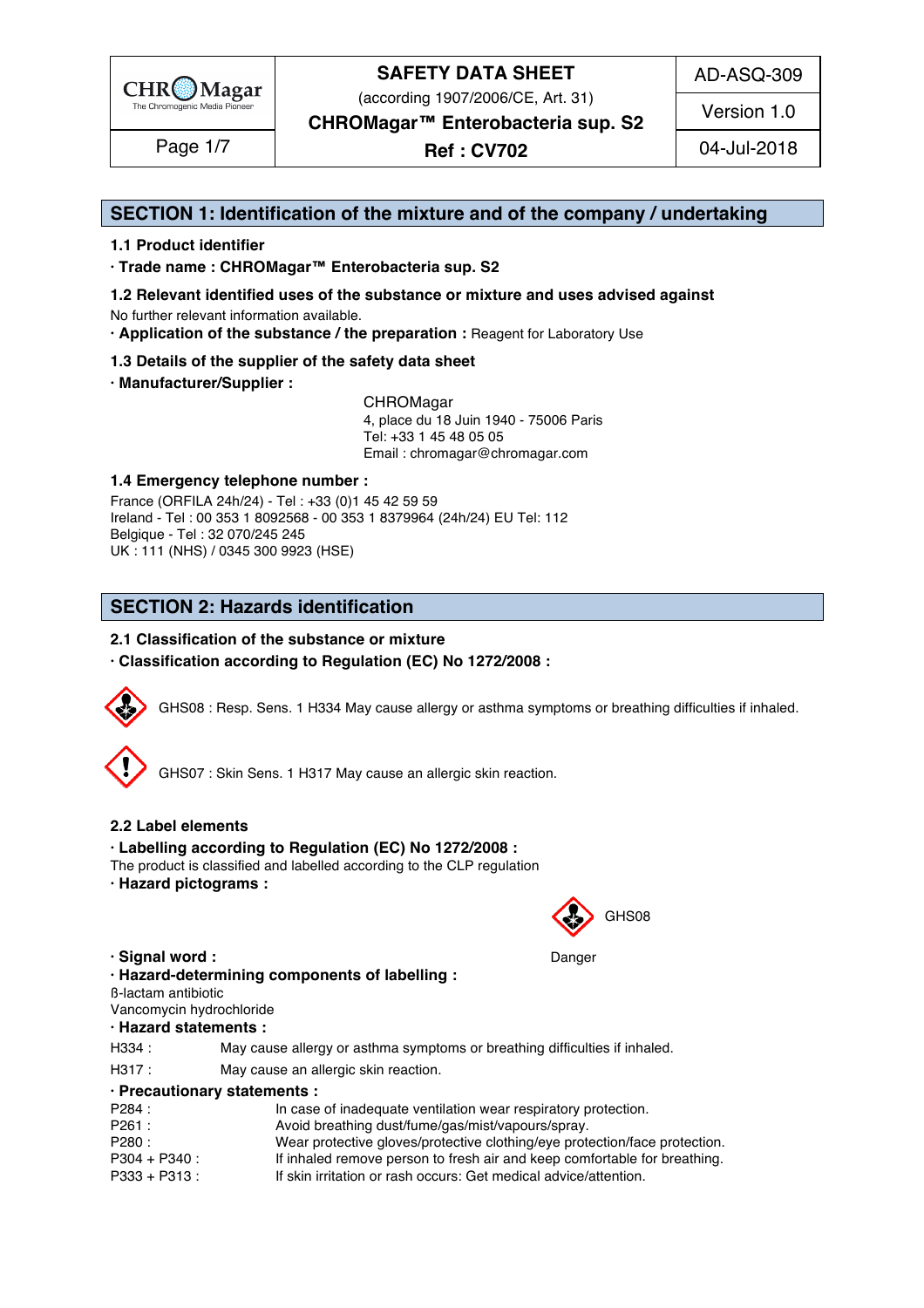

(according 1907/2006/CE, Art. 31)

AD-ASQ-309

Version 1.0

regulations. The contract of the contract of the contract of the contract of the contract of the contract of the contract of the contract of the contract of the contract of the contract of the contract of the contract of t

**CHROMagar™ Enterobacteria sup. S2**

**Ref : CV702** Page 2/7 04-Jul-2018

P337 + P313 : If eye irritation persists: Get medical advice/attention. P302 + P352 : If on skin wash with plenty of water.  $\blacksquare$ P363 : Wash contaminated clothing before reuse. 500 and 500 and 500 and 500 and 500 and 500 and 500 and 500 and 500 and 500 and 500 and 500 and 500 and 500 and 500 and 500 and 500 and 500 and 500 and 500 and 500 and 500 an P501 : Dispose of contents/container in accordance with local/regional/national/international regulations. The contract of the contract of the contract of the contract of the contract of the contract of the contract of the contract of the contract of the contract of the contract of the contract of the contract of t

· **Labelling of packages where the contents do not exceed 125 ml** 54

· **Hazard pictograms** 55



**· Signal word :**  $\qquad \qquad$  **Danger 59.000**  $\qquad$  **Danger 59.000**  $\qquad$  **59.000**  $\qquad$  **59.000**  $\qquad$  **59.000**  $\qquad$  **59.000**  $\qquad$  **59.000**  $\qquad$  **59.000**  $\qquad$  **59.000**  $\qquad$  **59.000**  $\qquad$  **59.000**  $\qquad$  **59.000**  $\qquad$  **59.000**  $\qquad$  **59.000**  $\qquad$  **· Hazard-determining components of labelling :** 60 ß-lactam antibiotic 61 Vancomycin hydrochloride 62 **· Hazard statements :** 63 H334 : May cause allergy or asthma symptoms or breathing difficulties if inhaled. H317 : May cause an allergic skin reaction. **· Precautionary statements :** 66 P284 : In case of inadequate ventilation wear respiratory protection. P261 : Avoid breathing dust/fume/gas/mist/vapours/spray. P280 : Wear protective gloves/protective clothing/eye protection/face protection. P304 + P340 : If inhaled remove person to fresh air and keep comfortable for breathing. P333 + P313 : If skin irritation or rash occurs: Get medical advice/attention.<br>P337 + P313 : If eye irritation persists: Get medical advice/attention. P337 + P313 :<br>P302 + P352 : If on skin wash with plenty of water. P302 + P352 : If on skin wash with plenty of water. The state of the product of water. P363 : Wash contaminated clothing before reuse. 744 and 745 and 745 and 745 and 747 and 748 and 747 and 747 and 74 P501 : Dispose of contents/container in accordance with local/regional/national/international

#### **2.3 Other hazards** 77

- **· Results of PBT and vPvB assessment** 78
- 
- 

**· PBT :** *PBT* **:** *Not* applicable. 79 **· vPvB :** Not applicable. 80

# **SECTION 3: Composition / information on ingredients**

**3.2 Mixtures** 84 Mixtures 84 Mixtures 84 Mixtures 84 Mixtures 84 Mixtures 84 Mixtures 84 Mixtures 84 Mixtures 84 Mixtures 84 Mixtures 84 Mixtures 84 Mixtures 84 Mixtures 84 Mixtures 84 Mixtures 84 Mixtures 84 Mixtures 84

**· Description : Mixture: consisting of the following components.** 85

**· Dangerous components :** 86 CAS: 1404-93-9  $\bigwedge$  Vancomycine, HCl  $\bigcup$  1-5% 8888889. ELINCS: 215-772-6  $\mathbb{V}\mathbb{V}$  Skin Irrit. 2, H315; Eye Irrit. 2, H319; Skin Sens. 1, H317; STOT SE 3, H335 CAS:  $\left\langle \right\rangle$  B-lactam antibiotic 1-5% 92. 1-5% 92. 1.5% EINECS: Skin Sens. 1, H317 **· SVHC :** No 95 **· Additional information :** For the wording of the listed risk phrases, refer to section 16.

# **SECTION 4: First aid measures** 99

**4.1 Description of first aid measures**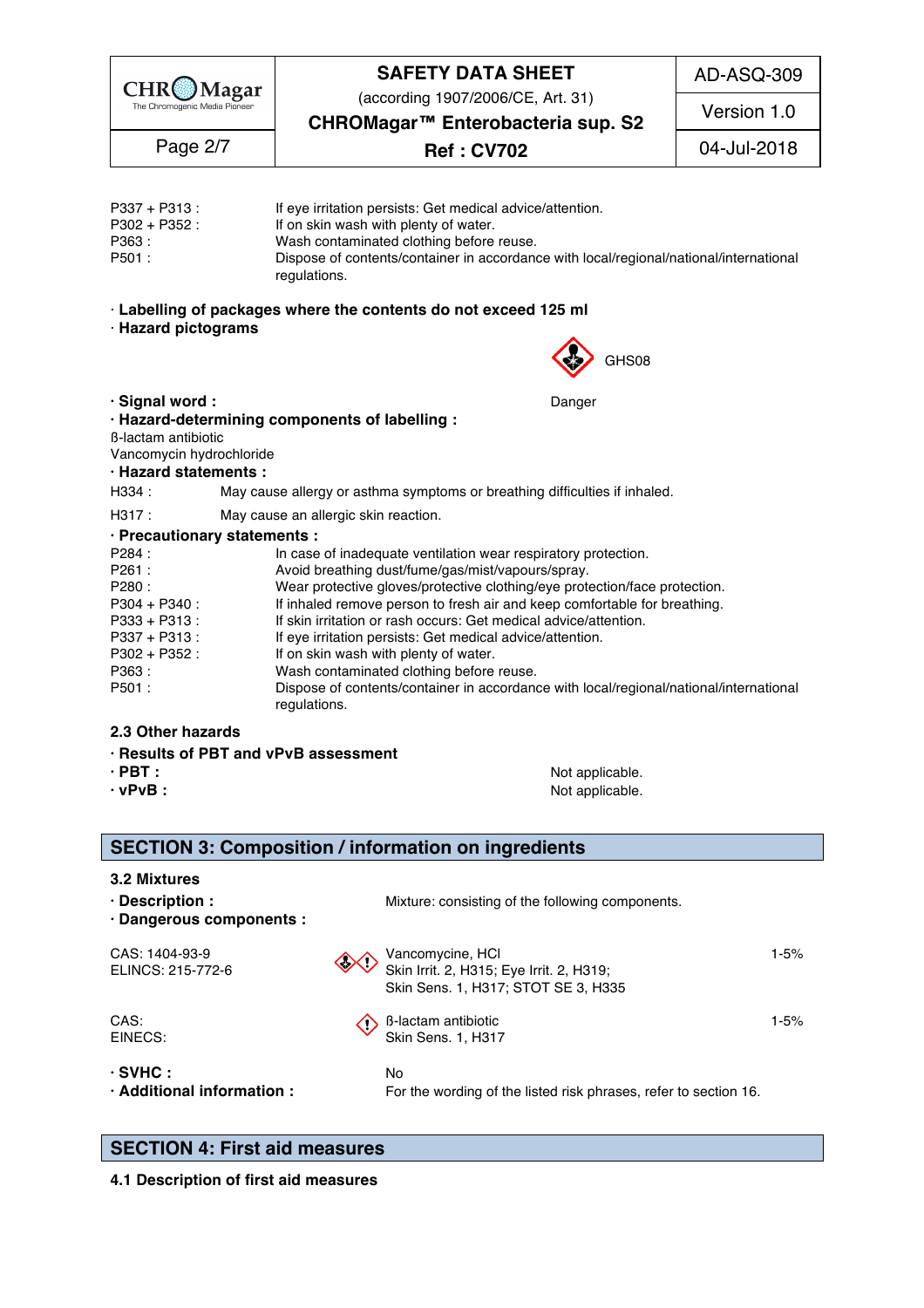| $\left \begin{array}{c}\n\text{CHR}\n\text{Magar} \\ \text{The Chromogenic Media Pioneer}\n\end{array}\right $ | <b>SAFETY DATA SHEET</b>                                                                                                                                                                              | AD-ASQ-309  |
|----------------------------------------------------------------------------------------------------------------|-------------------------------------------------------------------------------------------------------------------------------------------------------------------------------------------------------|-------------|
|                                                                                                                | (according 1907/2006/CE, Art. 31)<br>CHROMagar <sup>™</sup> Enterobacteria sup. S2                                                                                                                    | Version 1.0 |
| Page 3/7                                                                                                       | <b>Ref : CV702</b>                                                                                                                                                                                    | 04-Jul-2018 |
| · General information :                                                                                        | Position and transport stably in side position.                                                                                                                                                       |             |
|                                                                                                                | In case of irregular breathing or respiratory arrest provide artificial<br>respiration.                                                                                                               |             |
| · After excessive inhalation :<br>· After skin contact:                                                        | Provide fresh air; consult a doctor in case of medical complaints.<br>Generally the product does not irritate the skin.<br>In the event of irritation, to withdraw soiled clothing, to wash the parts |             |

reached with soapy water, to rinse with large water.

- If skin irritation continues, consult a doctor. **· After eye contact : Rinse opened eye for several minutes under running water.<br><b>• After swallowing :** 1099 Do not induce vomiting; call for medical help immediately. **Do not induce vomiting; call for medical help immediately.**
- 

#### **4.2 Most important symptoms and effects, both acute and delayed :** 111

No further relevant information available. 112 and 200 minutes are considered as a state of the state of the state of the state of the state of the state of the state of the state of the state of the state of the state of

#### **4.3 Indication of any immediate medical attention and special treatment needed :** 113

No further relevant information available. In the control of the control of the control of the control of the control of the control of the control of the control of the control of the control of the control of the control

# **SECTION 5: Firefighting measures**

#### **5.1 Suitable extinguishing agents :** 118

CO2, powder or water spray. Fight larger fires with water spray or alcohol resistant foam.

**5.2 Special hazards arising from the substance or mixture : No further relevant information available.** 

#### **5.3 Advice for firefighters** 121

**· Protective equipment** : No special measures required.

### **SECTION 6: Accidental release measures**

#### **6.1 Personal precautions, protective equipment and emergency procedures :** 126

No special measures required. Avoid formation of dust.

#### **6.2 Environmental precautions :** 128

Do not allow product to reach sewage system or any water course. Dilute with plenty of water.

**6.3 Methods and material for containment and cleaning up : Pick up mechanically.** 

#### **6.4 Reference to other sections :** 131

See Section 7 for information on safe handling. 1323 and 1323 and 1323 and 1323 and 1323 and 1323 and 1323 and 1323 and 1323 and 1323 and 1323 and 1323 and 1323 and 1323 and 1323 and 1323 and 1323 and 1323 and 1323 and 132 See Section 8 for information on personal protective equipment.<br>See Section 13 for disposal information. See Section 13 for disposal information. 134 AM and the section of the section of the section of the section of the section of the section of the section of the section of the section of the section of the section of the s

### **SECTION 7: Handling and storage**

| 7.1 Precautions for safe handling:                                                           | Keep away from heat and direct sunlight.<br>Thorough dedusting. |  |  |  |
|----------------------------------------------------------------------------------------------|-----------------------------------------------------------------|--|--|--|
| · Information about fire - and explosion protection :                                        | No special measures required.                                   |  |  |  |
| 7.2 Conditions for safe storage, including any incompatibilities :                           |                                                                 |  |  |  |
| · Storage:                                                                                   |                                                                 |  |  |  |
| . Requirements to be met by storerooms and receptacles : Store away from light and moisture. |                                                                 |  |  |  |
|                                                                                              | No special requirements.                                        |  |  |  |

**· Information about storage in one common storage facility :** Not required. 145

**· Further information about storage conditions : Store in cool, 1466**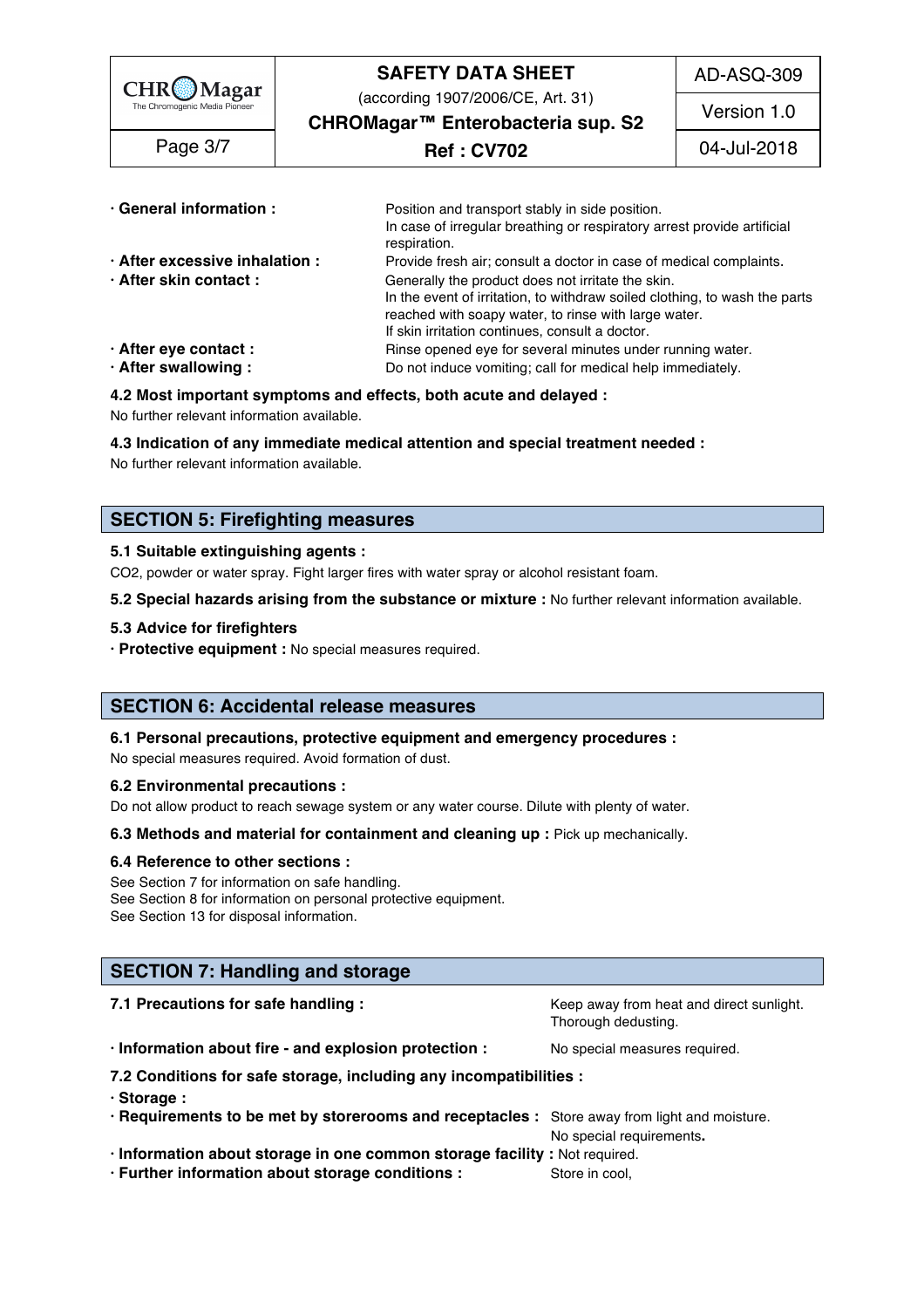

(according 1907/2006/CE, Art. 31)

AD-ASQ-309

Version 1.0

**CHROMagar™ Enterobacteria sup. S2**

**Ref : CV702** Page 4/7 04-Jul-2018

**· Recommended storage temperature :**  $2-8^{\circ}\text{C}$ 

dry conditions in well sealed receptacles.

**7.3 Specific end use(s) : No further relevant information available.** 149 and 149 and 149 and 149 and 149 and 149 and 149 and 149 and 149 and 149 and 149 and 149 and 149 and 149 and 149 and 149 and 149 and 149 and 149 a

# **SECTION 8: Exposure controls / personal protection**

**· Additional information about design of technical facilities :** No further data; see section 7. 153

### **8.1 Control parameters** 154

#### **· Ingredients with limit values that require monitoring at the workplace :** 155

The product does not contain any signifiant quantities of materials with critical values that have to be monitored at  $\blacksquare$  the workplace.  $\blacksquare$ 

**· Additional information :** 158

The most current valid lists have been used as a basis for the production of this document.

#### **8.2 Exposure controls** 160

**· Personal protective equipment :** 161

#### **· General protective and hygienic measures :** 162

The usual precautionary measures are to be adhered to when handling chemicals.



**Respiratory protection :** In case of brief exposure or low pollution use respiratory filter device. In case of intensive or longer exposure use self-contained respiratory protective device.

**Protection of hands :** Protective gloves.



EN374 gloves for chemicals.

**Gloves material :** Butyl rubber, BR **Eye protection :** Safety glasses.





**Body protection :** Protective work clothing.

# **SECTION 9: Physical and chemical properties**

- **9.1 Information on basic physical and chemical properties**
- **· General Information** 170
- **· Appearance :** 171

- 
- **· Odour threshold :** The Music of the Music of Not determined. 175 and 275 and 275 and 275 and 275 and 275 and 275 and 275 and 275 and 275 and 275 and 275 and 275 and 275 and 275 and 275 and 275 and 275 and 275 and 275 an

**Form :** The state of the state of the Freeze-dried Powder 172 and 172 and 172 and 172 and 172 and 172 and 172 and 172 and 172 and 172 and 172 and 172 and 172 and 172 and 172 and 172 and 172 and 172 and 172 and 172 and 1 **Colour :** The Colour **Colour Colour is the UNITED White-gray 173 and 273 and 273 and 273 and 273 and 273 and 273 and 273 and 273 and 273 and 273 and 273 and 273 and 273 and 273 and 273 and 273 and 273 and 273 and 273 an · Odour :** Characteristic 1740 **Characteristic** 1740 **Characteristic** 1740 **Characteristic**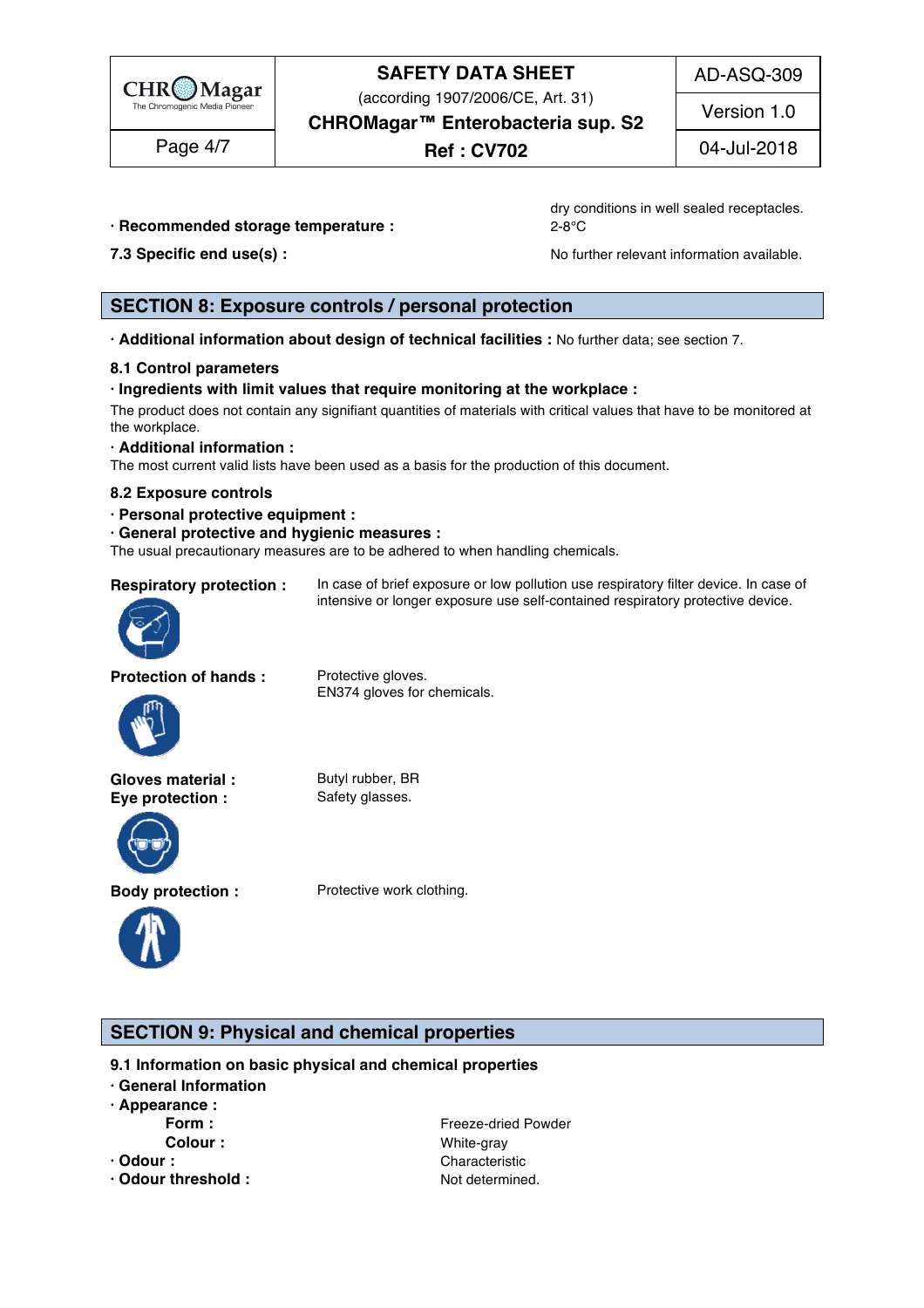

(according 1907/2006/CE, Art. 31)

AD-ASQ-309

**CHROMagar™ Enterobacteria sup. S2** Version 1.0

| -51<br>ade |  |
|------------|--|
|------------|--|

# **Ref : CV702** Page 5/7 04-Jul-2018

| $\cdot$ pH-value :                                            | Not applicable.                               |
|---------------------------------------------------------------|-----------------------------------------------|
| · Change in condition                                         |                                               |
| <b>Melting point/Melting range:</b>                           | Undetermined.                                 |
| <b>Boiling point/Boiling range:</b>                           | Undetermined.                                 |
| · Flash point :                                               | Not applicable.                               |
| · Flammability (solid, gaseous) :                             | Not determined.                               |
| · Ignition temperature :                                      | Not applicable.                               |
| · Decomposition temperature :                                 | Not determined.                               |
| · Self-igniting:                                              | Product is not self igniting.                 |
| · Danger of explosion :                                       | Product does not present an explosion hazard. |
| · Explosion limits :                                          |                                               |
| Lower:                                                        | Not determined.                               |
| <b>Upper</b>                                                  | Not determined.                               |
| · Vapour pressure :                                           | Not applicable.                               |
| · Density at 20°C:                                            | Not determined.                               |
| · Relative density:                                           | Not determined.                               |
| · Vapour density:                                             | Not applicable.                               |
| · Evaporation rate :                                          | Not applicable.                               |
| · Solubility in / Miscibility with water :                    | Fully soluble.                                |
| · Segregation coefficient (n-octanol/water) : Not determined. |                                               |
| $\cdot$ Viscosity :                                           |                                               |
| Dynamic:                                                      | Not applicable.                               |
| Kinematic:                                                    | Not applicable.                               |
| 9.2 Other information :                                       |                                               |

# **SECTION 10: Stability and reactivity**

| 10.1 Reactivity:                                                                   | No further relevant information available.            |
|------------------------------------------------------------------------------------|-------------------------------------------------------|
| 10.2 Chemical stability:                                                           |                                                       |
| · Thermal decomposition / conditions to be avoided :                               | No decomposition if used according to specifications. |
| 10.3 Possibility of hazardous reactions :                                          | No dangerous reactions known.                         |
| 10.4 Conditions to avoid :                                                         | No further relevant information available.            |
| 10.5 Incompatible materials :                                                      | No further relevant information available.            |
| 10.6 Hazardous decomposition products : No dangerous decomposition products known. |                                                       |

# **SECTION 11: Toxicological information**

| 11.1 Information on toxicological effects |                                                                                                     |
|-------------------------------------------|-----------------------------------------------------------------------------------------------------|
| $\cdot$ Acute toxicity :                  | Based on available data, the classification criteria are not met.                                   |
| · Primary irritant effect :               |                                                                                                     |
| $\cdot$ On the skin :                     | Based on available data, the classification criteria are not met.                                   |
| $\cdot$ On the eyes :                     | Based on available data, the classification criteria are not met.                                   |
|                                           | . Respiratory or skin sensitisation: May cause allergy or asthma symptoms or breathing difficulties |
|                                           | if inhaled.                                                                                         |
|                                           | May cause an allergic skin reaction.                                                                |
|                                           | · CMR effects (carcinogenity, mutagenicity and toxicity for reproduction) :                         |

**· Germ cell mutagenicity :** Based on available data, the classification criteria are not met.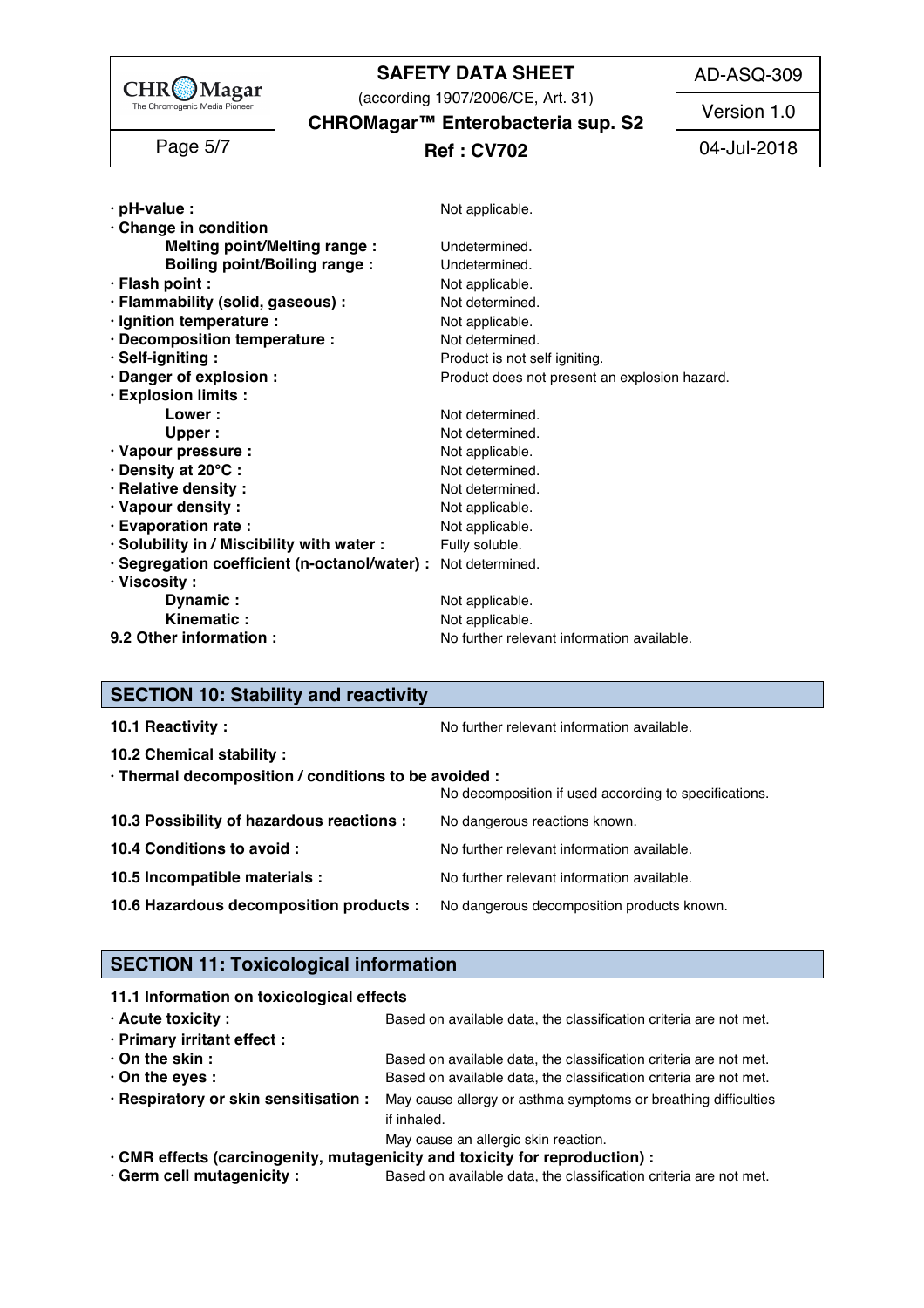

(according 1907/2006/CE, Art. 31)

AD-ASQ-309

**CHROMagar™ Enterobacteria sup. S2**

**Ref : CV702** Page 6/7 04-Jul-2018

Version 1.0

- 
- 
- 
- 

**· Reproductive toxicity :** Based on available data, the classification criteria are not met. **· STOT-single exposure :** Based on available data, the classification criteria are not met.<br>**· STOT-repeated exposure :** Based on available data, the classification criteria are not met. Based on available data, the classification criteria are not met. **· Aspiration hazard :** Based on available data, the classification criteria are not met.

# **SECTION 12: Ecological information**

| <b>12.1 Toxicity</b>                                            |                                                                                                                                                                                                                    |
|-----------------------------------------------------------------|--------------------------------------------------------------------------------------------------------------------------------------------------------------------------------------------------------------------|
| · Aquatic toxicity:                                             | No further relevant information available.                                                                                                                                                                         |
| 12.2 Persistence and degradability :                            | No further relevant information available.                                                                                                                                                                         |
| 12.3 Bioaccumulative potential :                                | No further relevant information available.                                                                                                                                                                         |
| 12.4 Mobility in soil:<br>· Additional ecological information : | No further relevant information available.                                                                                                                                                                         |
| · General notes :                                               | Water hazard class 1 (German Regulation)<br>(Self-assessment) : slightly hazardous for water.<br>Do not allow undiluted product or large quantities of it to<br>reach ground water, water course or sewage system. |
| 12.5 Results of PBT and vPvB assessment                         |                                                                                                                                                                                                                    |
| $\cdot$ PBT :<br>$\cdot$ vPvB :                                 | Not applicable.<br>Not applicable.                                                                                                                                                                                 |
| 12.6 Other adverse effects :                                    | No further relevant information available.                                                                                                                                                                         |

# **SECTION 13: Disposal considerations**

- 
- **· Uncleaned packaging :** 250
- 

**· Recommendation : Must be specially treated according to official regulations..** 

**· Recommendation : Disposal must be made according to official regulations.** 

# **SECTION 14: Transport information**

| 14.1 UN-Number<br>$\cdot$ ADR, ADN, IMDG, IATA :                             | Void            |  |  |
|------------------------------------------------------------------------------|-----------------|--|--|
| 14.2 UN proper shipping name<br>· ADR, ADN, IMDG, IATA :                     | Void            |  |  |
| 14.3 Transport hazard class(es)<br>· ADR, ADN, IMDG, IATA<br>$\cdot$ Class : | Void            |  |  |
| 14.4 Packing group<br>$\cdot$ ADR, IMDG, IATA :                              | Void            |  |  |
| 14.5 Environmental hazards :                                                 | Not applicable. |  |  |
| 14.6 Special precautions for user :                                          | Not applicable. |  |  |
|                                                                              |                 |  |  |

**14.7 Transport in bulk according to Annex II of Marpol and the IBC Code :** 266

Not applicable. 2677 and 2678 and 2678 and 2678 and 2678 and 2678 and 2678 and 2678 and 2678 and 2678 and 2678